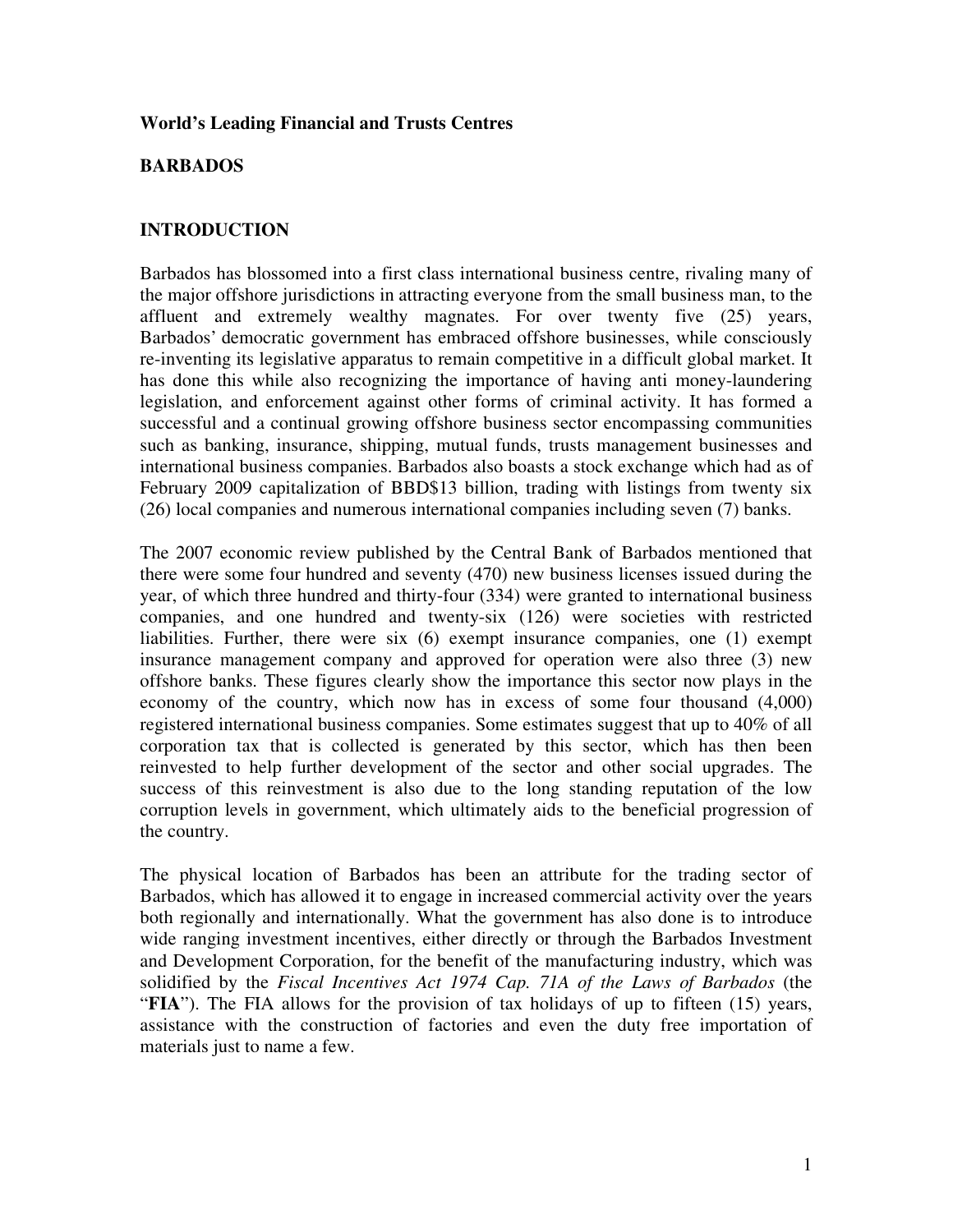*The International Financial Services Act 2003 Cap. 325 of the Laws of Barbados* became the successor governing the banking sector after the *Off-shore Banking Act Cap. 325 of the Laws of Barbados* was repealed, and as of 2008, there were some fifty seven (57) licensed offshore banks in Barbados. In an effort to maintain a sector free from criminal activity, the Central Bank of Barbados has very recently strengthened its vetting procedures over the application of interested banks, in an effort to curb international money laundering and other criminal concerns. The license fees for these types of financial institutions are also very competitively low, whereby the main branch of a local bank is required to pay BBD\$250,000 per bank, and its other branches are required to pay only BBD\$20,000 each. To have ATM's a contribution of BBD\$1,000 is required per machine and international banks request some BBD\$100,000 per bank. Barbados also offers competitive tax concessions to offshore banks, which are also exempt from any exchange control regulations.

For over thirty (30) years, Barbados has been involved in considerable activity in trust management. The *International Trusts Act 1995 Cap. 245 of the Laws of Barbados*  provided the country with an opportunity to be marketed as a strong, modern and comprehensive trust establishment destination, which is highly favored and attractive for the purposes of asset protection. It has created a wider market-place not just for the establishment of trusts for tax purposes, but equally important the efficient management of vast sums of wealth. The result is a superior collection of professional advisers in relation to trust matters in Barbados, who can be approached by individuals to establish a trust that needs no registration, in the interest of privacy. Furthermore, very tax efficient structures are easily formed using a combination of offshore trusts and international business companies for international securities management.

Barbados has developed an exceptional education system, which produces a highly capable English speaking work force. With a campus of the University of the West Indies and many other tertiary and training institutions scattered across the island, it solidifies the continual upgrading of their capacity to further develop skills, both academic and vocational. The highly educated population of Barbados has attributed to the very good quality of life in the country, causing investors to migrate as it is an ideal location to conduct their business operations.

Notably, Barbados has become a target for investment as its reputation of being a premier wealth management centre has grown. Transparent policies coupled with an effective legal system guarantees Barbados to receive high rankings for years to come, as investors continue to comb a highly competitive global market place for tax advantages and investment protection. As a reputable low tax jurisdiction for international business Barbados has developed a high quality infrastructure along with a human workforce capable of facilitating and maintaining this sector for years to come.

#### **GENERAL OVERVIEW**

Barbados is nestled just east of the Caribbean Sea, at coordinates 13° 10' North and 59° 32' West, in the Eastern Caribbean time-zone (UTC-4), thus making it a part of the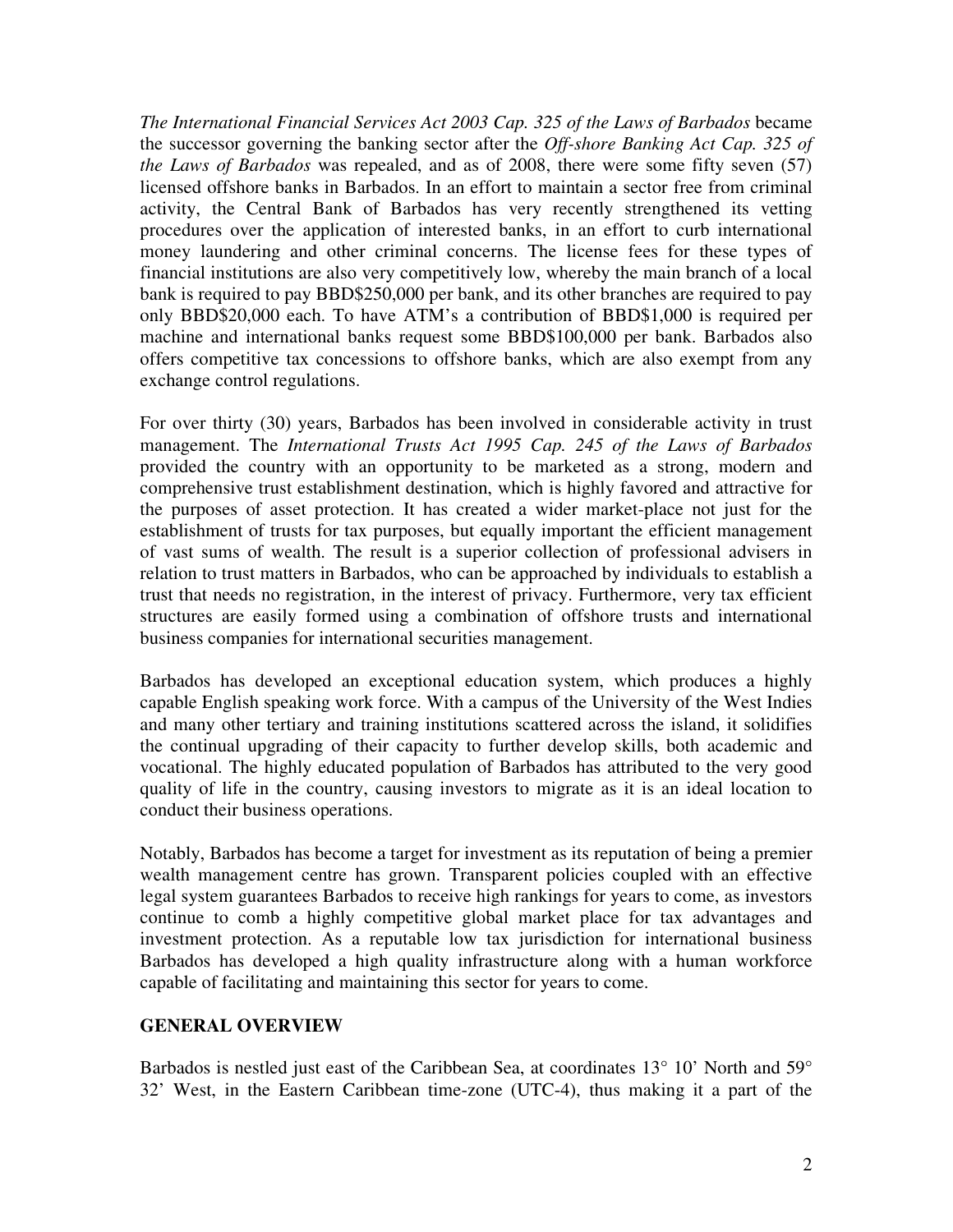Lesser Antilles. A short distance away to the West lies it's neighboring Caribbean islands of St. Vincent and the Grenadines and St. Lucia, and to the south the twin island Republic of Trinidad and Tobago. It has a total landmass of around 430 square kilometers (166 square miles), and an estimated population of 281,968 as of 2008. The Central Bank of Barbados issues the island's native currency, which is pegged to the U.S dollar at a rate of US\$1.00 to BBD\$1.98. Persons wishing to contact a local telephone number from abroad are required to use the international dialing code  $+1$  (246).

The capital of Barbados is Bridgetown, which is situated in the parish of St. Michael, and is the island's main city. Its single airport is located to the south of the island in the parish of Christ Church, known as the Sir Grantley Adams International Airport (G.A.I.A), internationally recognized as 'BGI'. It recently underwent a US\$100 million upgrade, and is currently a portal for direct service destinations to Canada, North, Central and South America, Europe and the majority of the Caribbean region. With these expansive upgrades, the main passenger terminals are now more than equipped to entertain the over two (2) million passengers each year.

Barbados gained independence on November 30, 1966, after being a colony of the British Empire for over three hundred (300) years. This colonial background has therefore imposed the English language on its inhabitants, which comprises of 90% Afro-Barbadians, 6% Asian and multi-racial and 4% Europeans. It also boasts one of the highest literacy percentages in the world at 99.7%. The framers of the constitution implemented a constitutional monarchy, which is aided by a democratic parliament comprised of thirty (30) seats, imitating the Westminster system of government located in Britain. The Head of State continues to be Queen Elizabeth II, represented locally by a Governor General, who then has responsibility for appointing a Head of Government, the Prime Minister, viewed as the one holding effective control over the majority of the members in Parliament.

Once an individual has spent on aggregate more than one hundred and eighty two (182) days in Barbados in any one (1) calendar year, they may be deemed a resident of the country. This does not prejudice the classification of a person's domicile in Barbados however, as that is more a question of intent and not reliance upon long-term residence.

# **Introduction**

In depicting the argument that Barbados has progressively become the leading International Business Centre in its hemisphere, primary focus will be on the growth of its trust laws. This however will not overshadow the extreme importance of the contributions to the economy by international business companies, and the numerous tax advantages offered to lure them to the island's shores. These will be discussed amongst other things while also emphasizing that Barbados has the capacity and infrastructure to govern and regulate through effectiveness, consistency and reliability reputable businesses under the highest international standards.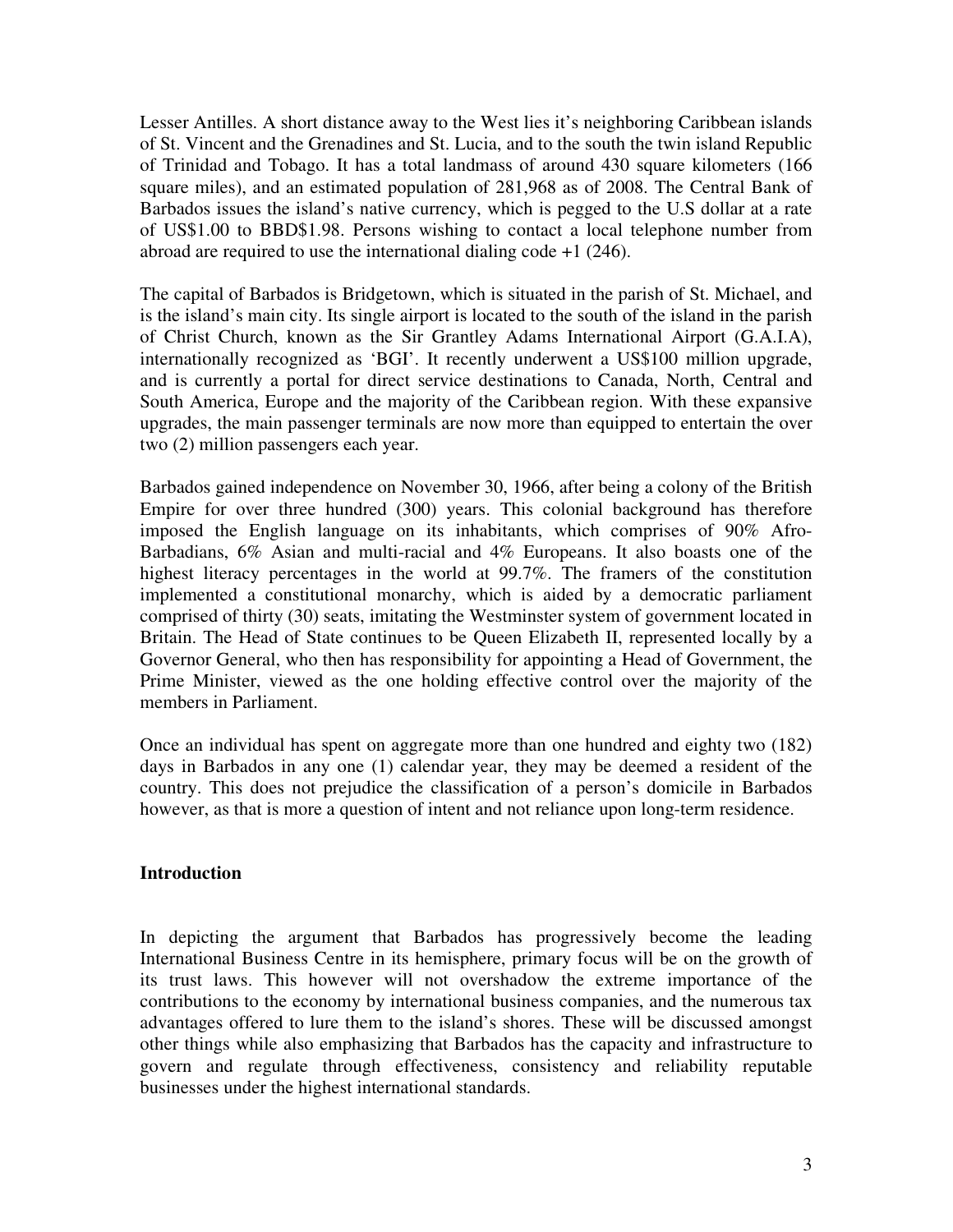### **Government**

The system of Government in Barbados is based on one core main value, democracy. This core element is realized through the medium of adult human suffrage via the firstpast-the-post system. Those who are eligible to partake in this process elect thirty (30) representatives from amongst the two (2) existent political parties, namely the Democratic Labor Party and the Barbados Labor Party, generally for a term of five (5) years to legislate in the Lower House of Assembly. This process has been used since 1961 when Barbados achieved full self-governance. Prior to this however, governance was possible through either colonial dictation solely or a mixture of colonial administration and a partially-elected assembly. Presently, the leader of the victorious Party is then appointed as the Prime Minister by the Head of State's representative, the Governor General.

In an effort to mimic the British Westminster system, the Barbados governmental structure is also bicameral, and therefore has an Upper House called the Senate. Composed of twenty-one (21) un-elected members selected by the Prime Minister, leader of the Opposition and the Governor General, the Senate has the power to introduce legislation, and in some circumstances amend or oppose legislation drafted in the Lower House.

Effective government is also realized through the use of the separation of powers doctrine, where the executive, legislative and judicial branches of government all have unique powers and roles. This also allows for necessary checks and balances, thus ensuring that one branch of government do not encroach on the affairs of another. Furthermore, corruption within the island's government is impressively low, and was ranked by the non-governmental organization of Transparency International twenty second  $(22<sup>nd</sup>)$  of one hundred and twenty nine (129) countries in their 2008 corruption perceptions index. The country also received an amazing third  $(3<sup>rd</sup>)$  place award in this category in the region of the Americas.

# **Political and Economic Stability**

Barbados boasts one of the oldest democracies in the world, with representative government having been established since 1639. Since independence, the two (2) political parties, the Barbados Labor Party and the Democratic Labor Party, have both had their individual turns of governance, without ever having experienced the destabilizing occurrence of a '*coup d'état*'.

Surveillance of individual rights and freedoms is also of fundamental importance, undertaken by the constitution, guaranteeing the freedoms of speech, association and movement amongst many others. These social modern advances have enabled the country to sign on to various multilateral treaties and accede to international organizations including the United Nations (UN) and the Organization of American States (OAS) and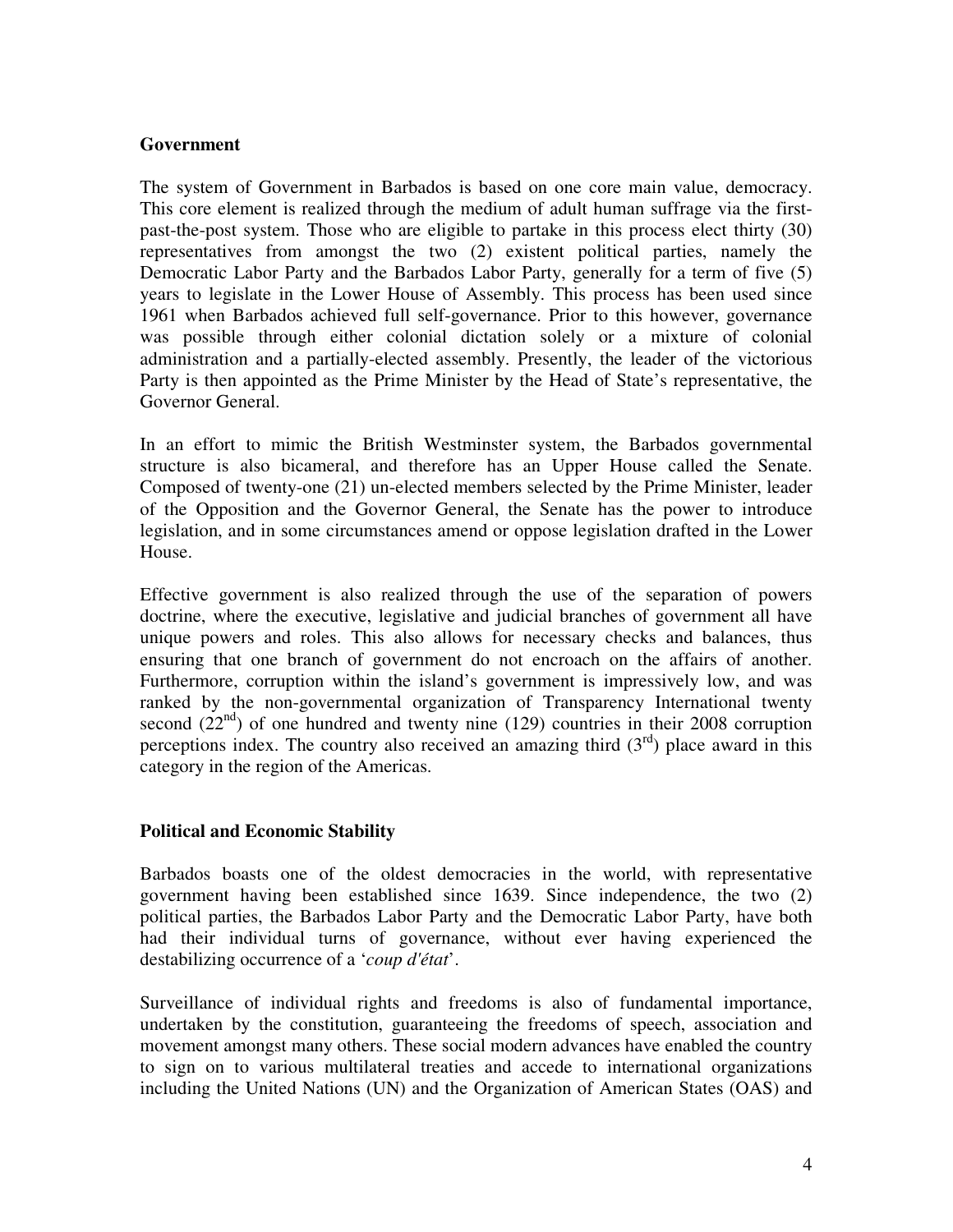regional organizations such as the Caribbean Community (CARICOM) and the Association of Caribbean States (ACS).

Political independence from foreign influence also seems to be standing firm, with the country's autonomy remaining strong within its elected members. However, the political independence, particularly of a developing nation can never really be achieved, if held at economic hostage by an outside entity. Barbados has therefore implemented the infrastructure to ensure its economic stability and survival on the global economic market through the development of its agricultural, tourism and financial services sectors. Government has committed over 37% of the country's land mass to be classified as arable land; but, given the now relatively low trading power of sugar on the international market and also a subsequent decline in production, other products have been grown alternatively, which continue to do well.

In 1961, the construction of the Deep Water Harbor has made it possible to accommodate over half a million visitors each year from cruise ship arrivals. This coupled with the US\$100 million upgrade to the lone airport, Sir Grantley Adams International, Barbados is well equipped to welcome over some 1.2 million visitors on average per year.

Finally, despite figures being hard to track, there are hundreds of insurance and investment companies in the island, along with some forty seven (47) offshore banks, which not only facilitate employment, but enormous investment opportunities for the country. Successes in these markets and other service sectors have helped the Barbados economy to realize a GDP growth of 4.0%, and an unemployment rate of 7.6% in 2006.

#### **Business environment**

Companies and investors looking for an edge in an extremely rigid and intense global market discern the importance of researching the opportunities available in prospective locations. Consequently, being constantly under the microscope, countries are required to actively identify and market their unique value propositions, and in some cases, market themselves to investors who may not be at the time interested in them. The business environment in Barbados has such alluring potential that direct foreign investment has continued to increasingly trickle into the country over the last few decades. The island has done so well that it is heavily favored amongst investors from the United States and Canada as having a respectable and stable social, political and economic environment to not only invest, but also for habitation. This is extremely evident with the over \$36 billion of direct foreign investment coming from Canada in 2007.

The primary reason for the development of offshore activities in Barbados came after the realization of the decline in some of its more historically productive services such as agriculture, and in anticipation of further decline of these services as global demand fell. The government understood that diversification was necessary and chartered a course that transformed the business climate and the economy. To this end, they released 'The Strategic Plan for the International Business Sector 2007 – 2012', a document dedicated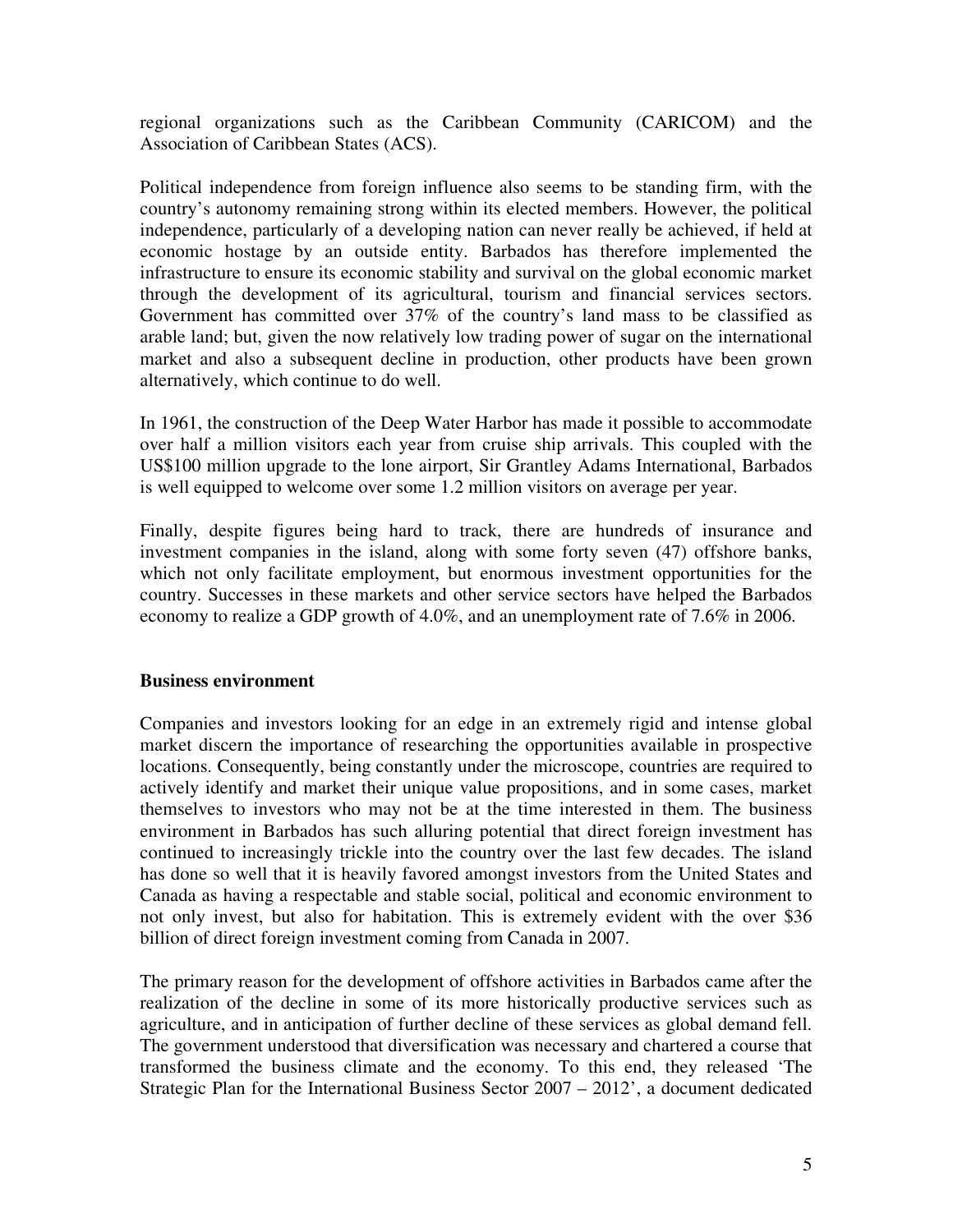to the expansion of the industry in Barbados, over the remainder of this one and into the next decade. This goal was to be achieved through enhancing and expanding sustainable economic growth, and in a show of pro-activeness and preparedness during the storm of a global recession, a 'Short and Medium Term Action Plan for the International Business Sector 2009-2011'. This was released to capture more recession-proof businesses, and to capitalize on the expected post recession resurgence.

Corporate Barbados is under the direction of the Companies Act Cap. 308 of the Laws of Barbados, which came into force on 1 January 1985, and was drafted with close reference to the Canadian Business Corporation Act, with a few amendments since its inception. To incorporate a local company, it is mandatory to have filed with the Registrar of Corporate Affairs and Intellectual Property Office (the "Registrar") Articles of Incorporation, Notices of Directors, and the location of the registered office, after which the Registrar will then issue a Certificate of Incorporation. With incorporation complete, a company then assumes all of the rights, powers and privileges of a normal citizen, provided that inherent in its articles certain activities are not prohibited. What is also worthy of mention is the rule that the common law concepts of *ultra vires* and constructive notice are not applicable in relation to a company due to the fact that it has no objects or a purpose clause. An incorporated company in Barbados is required only to have at least one (1) director (a public company, at least three (3)), and that person need not necessarily be a Barbadian citizen. They are to be appointed by the shareholders and their meetings can be held inside or outside of Barbados; however, the minutes of all director meetings must be kept in Barbados. Their powers mainly derive from the Articles of Incorporation, and also the *Companies Act, CAP. 308 of the Laws of Barbados.*

After incorporation, a local company must hold its first annual general meeting of shareholders no later than eighteen (18) months after the date of incorporation, after which, they should be held no later than fifteen (15) months from the date of the previous meeting. These shareholder meetings can be held inside or outside of Barbados, and individual shareholders can be represented by proxy. There need not be more than one (1) shareholder, and the shares have no nominal or par value, nor can the company have any stated authorised capital. What is required though is a specified description of the class of shares and how many a company can issue, in addition to a shareholders' register held in Barbados for inspection by other shareholders.

Adequate accounting records must be kept, and the directors are required to submit to the shareholders audited (or unaudited where applicable) financial statements, by an independent auditor which is a member of the Institute of Chartered Accountants of Barbados. The person performing the audit must be appointed by the shareholders at the first and then at each subsequent annual general meeting. These audited financial statements are required to be filed annually with the Registrar of Companies, where public inspection can be carried out, when involving private companies whose gross revenues or gross assets are over BBD\$1 million. Those companies that fall under BDS\$1 million are exempt from such auditing and filing requirements.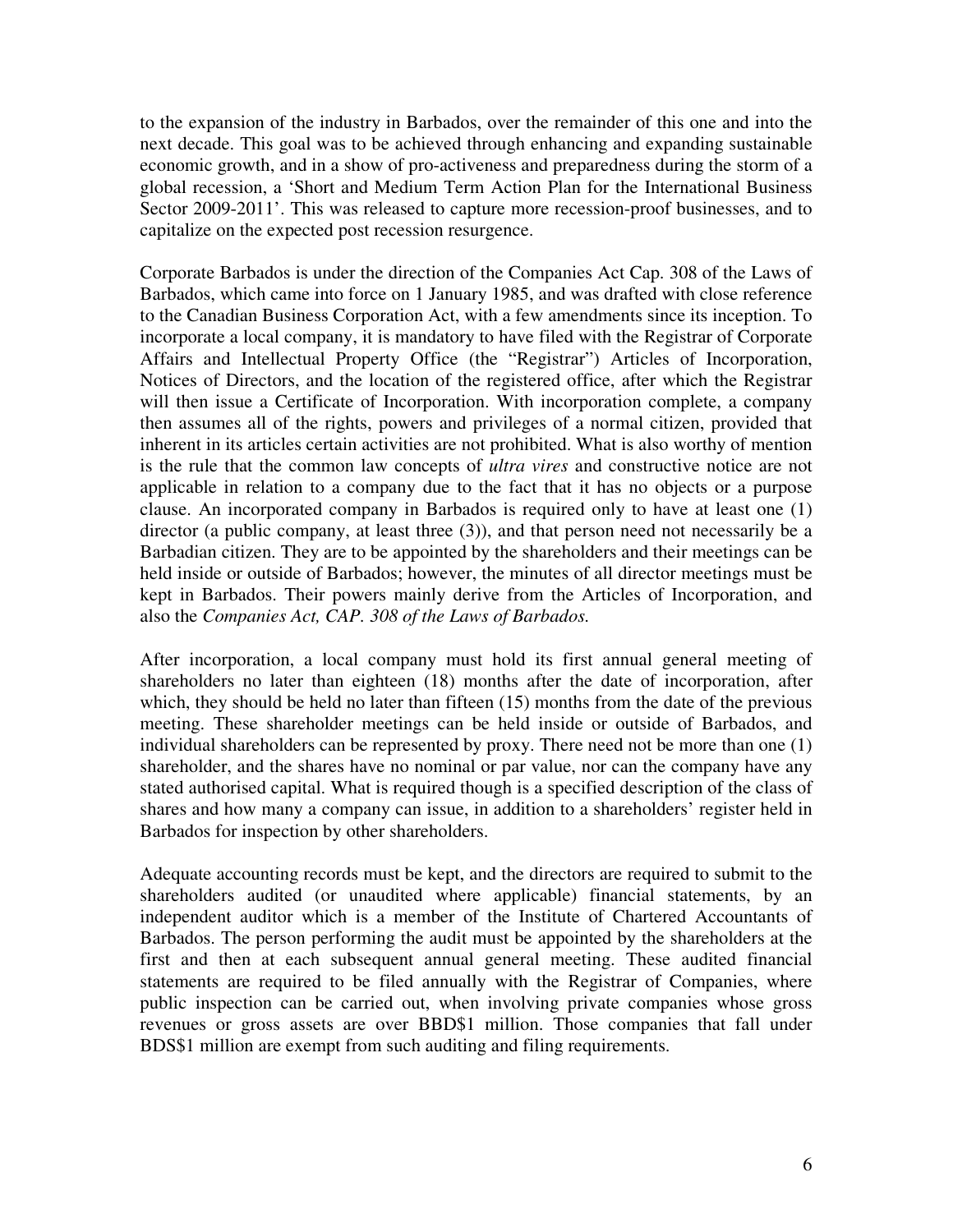Barbados has its own stock exchange that has been in existence for twenty-one (21) years, where companies can trade freely on the market. As of February 2009 some twenty-six (26) local companies, seven (7) banks and numerous international companies were on the trading list with a capitalization of BBD\$13 billion.

Foreign companies that desire to become incorporated as a domestic company in Barbados can also do so if they wish, once its management and control powers are effectively handed over to Barbados and by registering with the Registrar. If however, a domestic company wishes to migrate to another jurisdiction, permission will be required from the Exchange Control office to have its residence transferred.

Barbados has assembled an impressive infrastructure to facilitate International Business Companies ("**IBCs**"), which helps convince investors to decide to invest in the island. In 1965, the International Business Companies Act Cap. 77 of the Laws of Barbados was passed, and then amended in 2002, which allowed for permitted companies to establish their headquarters in Barbados, and engage only in regional and international trade. Also, to acquire this status of an IBC, the type of trade that is involved must be related to international manufacturing, or international trade and commerce. Once this has been achieved therefore, entitlement to tax reductions, exemptions and numerous other benefits relating to the area of activity involved are granted.

Barbados has had its own 'currency' since 1882, with the internationally recognized currency code 'BBD', which is pegged to the US\$, at a rate of US\$1.00 to BBD\$1.98. Foreign exchange control is vested in the Exchange Control Authority of the Central Bank of Barbados, where when it enters the country, it has to be registered. In fact the inflow of foreign exchange is so heavily encouraged, that permits are readily granted for persons wishing to become involved in areas such as manufacturing and technological services.

For those residents whose business earns foreign exchange, they may own a foreign currency account with a limit of up to BBD\$20,000 (or foreign currency equivalent), without the need for Central Bank approval, provided that the accounts are funded by foreign exchange of at least BDS\$50,000 annually. In the circumstance where there are limits in excess of BBD\$20,000, permission must be expressly granted from the Central Bank. With regards to non-residents, they too can hold foreign currency accounts and external accounts in the island, once approval has been granted by their own personal commercial bank, while subsidiaries and branches of foreign companies may only hold foreign currency accounts through Central Bank authorization. In the interest of ensuring regular free trade continues to flow in and out of the country, there is generally no hassle in gaining approval for payment of imports with foreign currency, once all documentation is in sound order. In relation, however, to the foreign currency proceeds of the sale of exports, local currency conversion is necessary, particularly where the exporter does not have the permission to hold a foreign currency account.

"**Offshore companies**" (IBCs, international financial services banks, exempt insurance companies, foreign sales corporations, international societies with restricted liability) are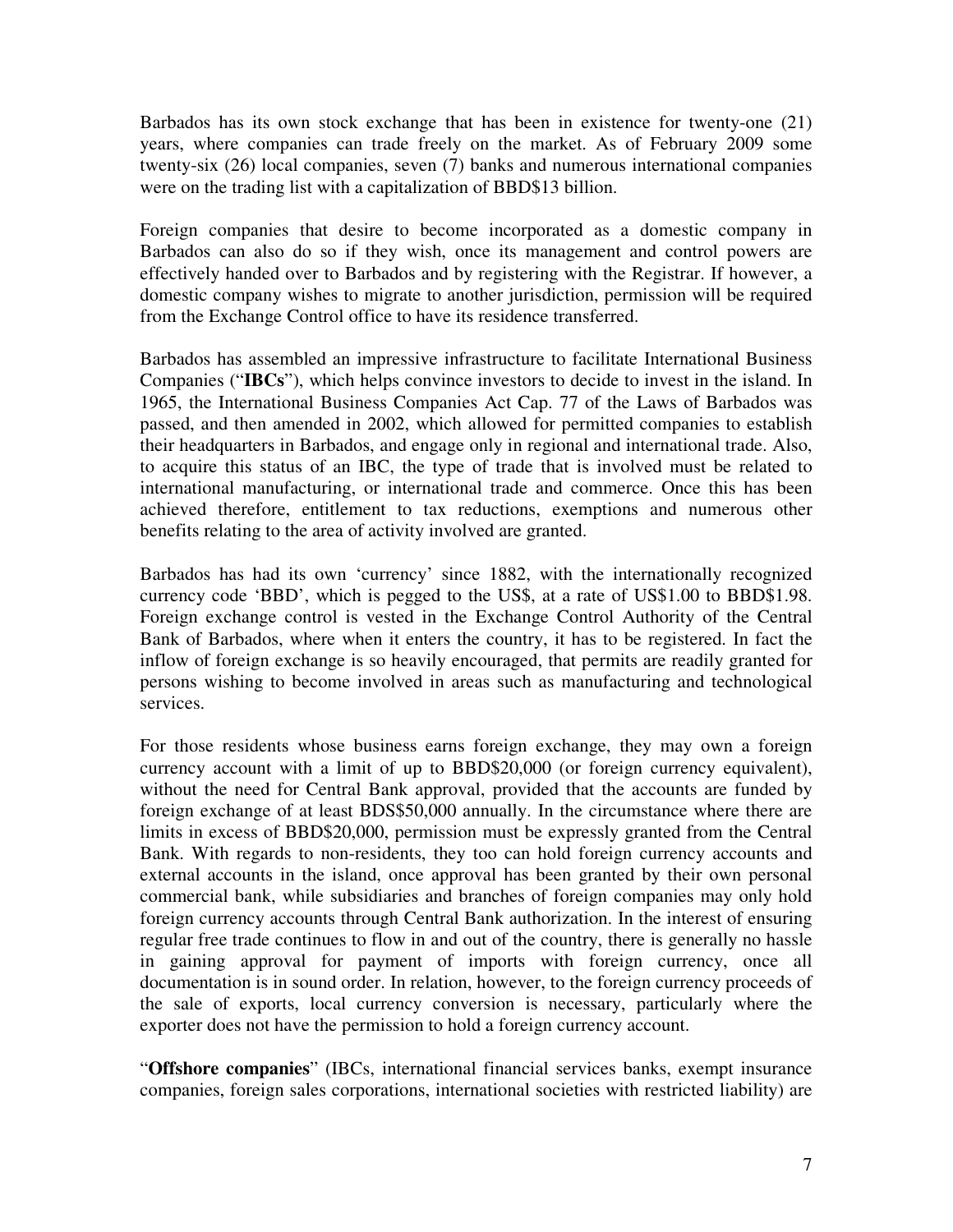completely exempt from any exchange controls. This gives them the ability to conduct their trade and services as freely as they would like, with no governmental interference over the movement of any foreign exchange in their assets.

Barbados can be described as a well developed reputable low tax jurisdiction for the purposes of international business. For such a classification to be bestowed upon any destination, they must command a highly developed system of disclosure laws, to uphold and maintain the sacredness of the secrecy of information. Despite there not being any expressly identifiable legislation governing secrecy, both the civil and criminal law enforce weighty sanctions against convicted violators of confidentiality breaches. Also, under common law principles banks owe their customers a duty of confidentiality, and it's employees are only required to furnish confidential information if it is lawfully required by a competent Court of law within the jurisdiction of Barbados. The preservation of secrecy for banking establishments operating within Barbados is enshrined in Section 48 of the *International Financial Services Act Cap. 325 of the Laws of Barbados*, and subject to this, disclosure of information may only be possible with the express consent of the client. Without prejudice to these requirements for confidentiality, the *Money Laundering and Financing of Terrorism (Prevention and Control) Act Cap. 129 of the Laws of Barb*ados provides for the direct requirement of reporting transactions that are suspected of being involved in money laundering.

In terms of trust settlement, there are no legislative provisions governing trustee confidentiality in Barbados, unless it is provided for by the trust instrument. Also there is no requirement to register a local Barbados trust or to file a copy of the trust deed with any governmental body, and secrecy and confidentiality are expected under common law and equitable principles. Thus any suspicious acts which may fall under the provisions of the *Money Laundering and Financing of Terrorism (Prevention and Control) Act Cap. 129 of the Laws of Barbados* are required to be reported to the relevant authority.

# **Legal System**

The Barbados legal system was founded from English common law, and is now also supplemented by modern legislation. The Court system operates under a hierarchical structure with the lowest court sitting as the Magistrates' Court that has both civil and criminal jurisdictions, followed by the Supreme Court of Judicature which sits as the High Court and finally the Court of Appeal. Harnessing it's powers from the constitution with unlimited jurisdiction, the Court of Appeal is comprised of a Chief Justice and three (3) puisne judges appointed by the Governor General on recommendation by the Prime Minister after consultation with the leader of the opposition. In 2003, Caribbean leaders met in the island of Jamaica and signed and then ratified a treaty which established the Caribbean Court of Justice (CCJ), as the country's final appellate Court. This replaced the Judicial Committee of Her Majesty's Privy Council in the United Kingdom. The legal system in Barbados boasts an administration of justice that is free from political influence.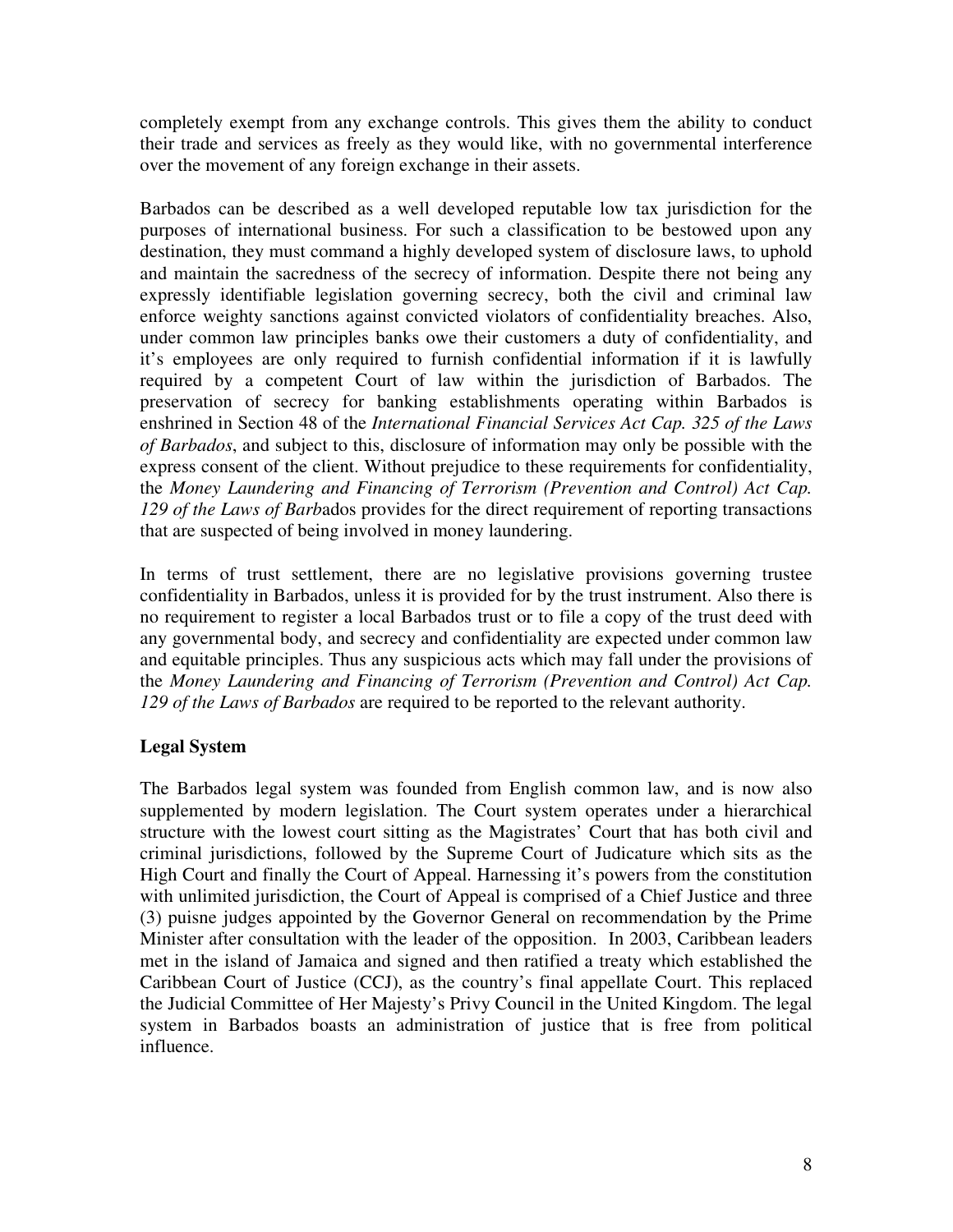Barbados first began to dabble in legislation concerning international business companies in 1965, when enabling legislation permitted companies that do not trade locally to establish infrastructure on the island. The original pieces of legislation underwent periodic amendments, until the arrival of the current statute the *International Business Companies Act 1991 Cap. of the Laws of Barbados*. Given too the fact that Barbados also caters to International Financial Services Banks, the *International Financial Services Act Cap. 325 of the Laws of Barbados* is the legislation that governs such services, as it repealed the originally used *Offshore Banking Act Cap. 325 of the Laws of Barbados*.

Barbados has engaged in the signature of double taxation treaties with the following countries in alphabetical order: Canada, CARICOM, Cuba, Finland, Norway, Sweden, Switzerland, the United Kingdom, The United States of America and Venezuela (signed but not yet ratified). Barbados has also engaged in legislation with the United States over Foreign Sales Corporations through the *Barbados Foreign Sales Corporation Act 1984 Cap. 59C of the Laws of Barbados*. However, after the pressure placed on America by other countries and the ruling by the World Trade Organisation (WTO), the future of such corporations is unknown.

# **Taxation**

The competent authority in Barbados which handles tax matters, the Office of Inland Revenue, requires residents domiciled in Barbados to be taxed on worldwide income, irrespective of whether that income has been remitted to Barbados. For those who are resident but not domiclied in the country, taxes are imposed on all Barbados sourced income, including from local employment and on foreign unearned income remitted to Barbados. The marginal rates for individual income tax are 20% on taxable income up to BBD\$24,200, and 35% on taxable income over BBD\$24,200, with a personal allowance of BBD\$25,000 (BBD\$40,000 for individuals over the age of 60 and a recipient of a pension). For non-resident individuals, they are subject to a tax on income derived from sources within Barbados, but withheld on a pay-as-you earn basis.

There are numerous documents which require the payment of a stamp duty, at the rate of 1% ad valorem; however, all Offshore companies are excepted. Stamp duty is also addiditonally paid on bills of entry on imported goods at a rate of 10% for regional goods and 15% for all non-regional goods.

There are fourm (4) types of offshore companies which when certain requirements are met, are eligible to receive special tax incentives in Barbados, namely; i) IBCs, ii) Exempt Insurance Companies, iii) International Financial Service Banks and, iv) Foreign Sales Corporations. These entities receive special incentives which are provided through a number of different ways: i) *The Fiscal Incentives Act 1974 Cap. 71A of the Laws of Barbados (the "***FIA***")*, which offers new manufacturing operators an exemption from coporation tax and customs duty for periods of six (6) to ten (10) years. The FIA also allows for exemptions from withholding tax on dividends, and the carrying forward of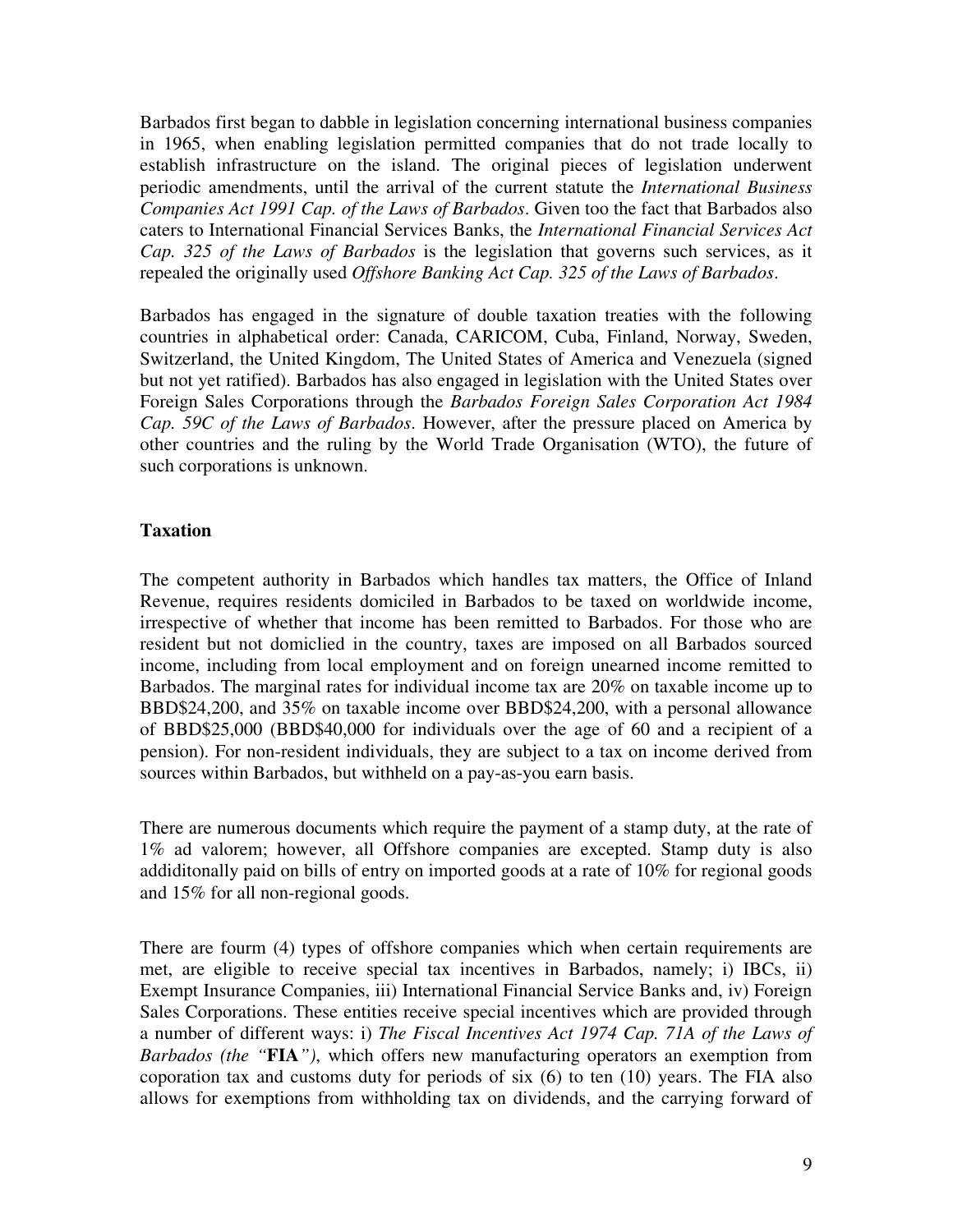losses; ii) The Caribbean Community and Common Market (CARICOM) provides an avenue for duty free market for goods produced within the CARICOM community; iii) The Lomé Convention provides for certain rights of privileged access to the EEC*;* iv) Certain products produced within Barbados benefit from preferential access to the U.S market through the development of the Caribbean Basin; and v) Allowances of up to 40% of investments on the cost of new equipment, and subsidies for agriculture and building materials.

Unlike imported products into Barbados from other CARICOM member states which enjoy exemptions from import duties such as a customs duty, consumption tax and a stamp tax, most other imported products face these fiscal charges. In 1999, Barbados reduced the Common External Tariff (CET) to 20% and in 2000, a 35% surtax charge was completely removed. Certain items carry higher fiscal charges than others, such as fruit and vegetables which carry a 40% import charge, as compared to jewelry with a 60% import duty charge. What was beneficial however was the decision to place a valueadded tax of 15% on mostly imported products, which replaced some eleven (11) different import taxes. Barbados does not have in its tax system any fiscal export controls.

# **Corporations**

Corporations formed in Barbados are legal entities established and authorized to do business under the *Companies Act Cap. 308 of the Laws of Barbados*, thus making them separate and apart from their shareholders and creating a new legal person. To establish a corporation in Barbados, the name of the corporation is to be reserved first by paying a fee of BDS\$30.00 and filing the prescribed form. Upon receipt of approval of the name an application fee of BBD\$750.00 is to be submitted along with the Articles of Incorporation and other prescribed forms to the Corporate Affairs and Intellectual Property Office of Barbados. A Certificate of Incorporation will then be issued by the Registrar upon incorporation.

Some corporations such as IBCs are required to pay licensing fees, separate and apart from the incorporation process.

Corporations which are resident in Barbados are required to pay taxes on all income except dividends sourced in the island, at a rate of 25%. If a corporation falls under the classification of a small business, the tax rate is lower at 15%. Some corporations are resident life insurance companies which face a tax rate of 5% on gross income and a further 3% on premium income, while those that are non-resident life insurance companies are taxed 3% to 6% on their premium income. All non-resident corporations are subject to pay a 15% tax fee on any Barbadian sourced dividends, interest, royalties and management fee income.

Barbados has also qualified as a jurisdiction recognized to have the capacity to incorporate Foreign Sales Corporations (FSCs) by the United States of America. To be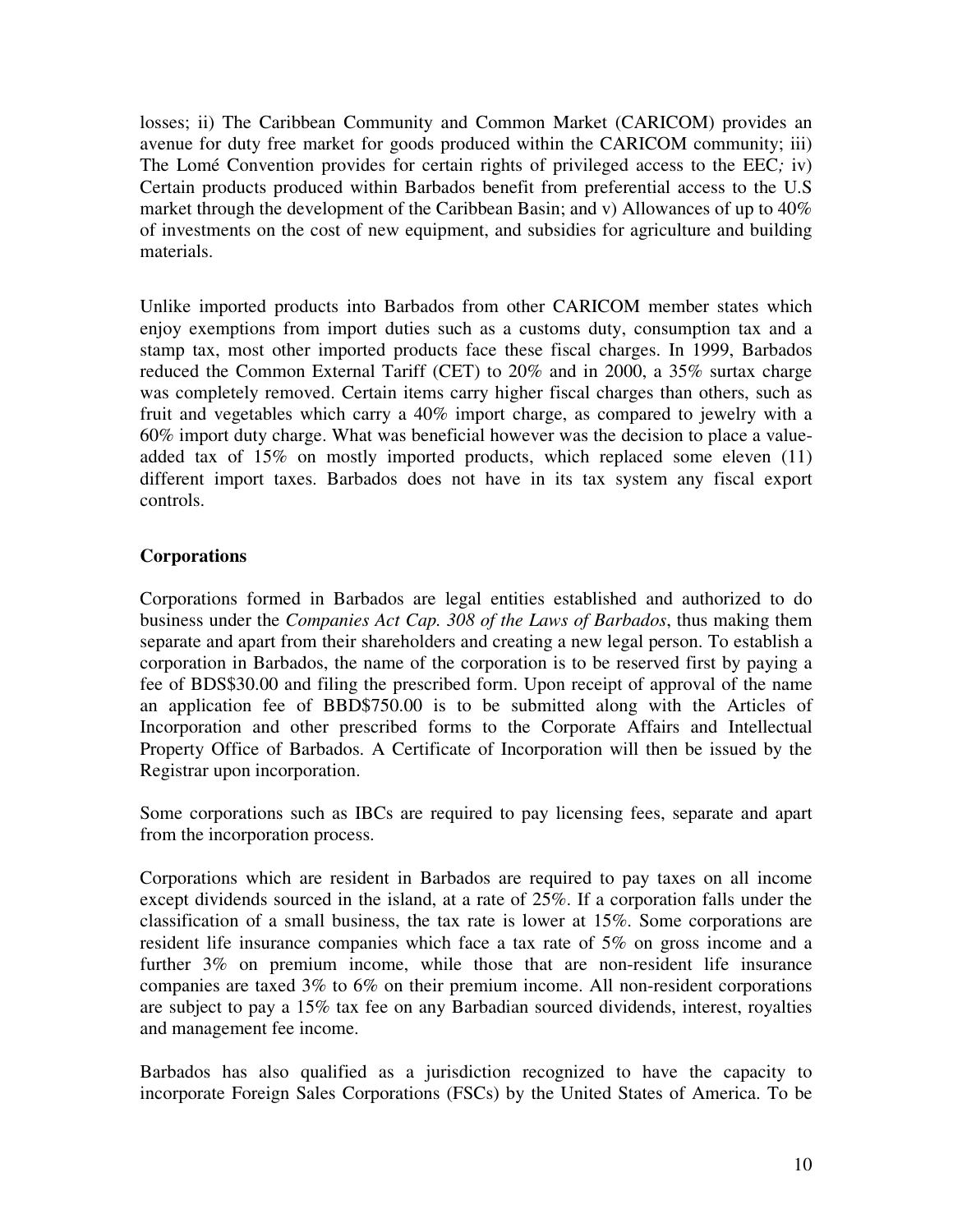labeled a FSC, a company must be incorporated in Barbados under the *Companies Act Cap. 308 of the Laws of Barbados*, along with meeting the requirements necessary under various strict United States regulations. The *Barbados Foreign Sales Corporation Act 1984 Cap. 59C of the Laws of Barbados* dictates that FSCs are exempt in the country from all income, withholding or transfer taxes, as well as any customs duties and exchange controls. They are required to pay an annual license fee of US\$1,000 for a regular FSC or US\$500 for a small FSC, which is classified as an FSC which has an annual turnover less than US\$5 million.

Barbadian FSCs are not permitted to transact any business with any of the other CARICOM countries. At present however, there has been a temporary suspension of the issuances of new FSC licenses; however, all existing FSCs can still renew their annual license and continue to conduct regular business.

One other form that can be described as a corporate vehicle in Barbados are International Societies with Restricted Liabilities, which fall under the predominance of the *Societies with Restricted Liabilities Act 1995 Cap. 318B of the Laws of Barbados*. These entities which have corporate characteristics but with restricted liability can be created by one (1) or more persons filing prescribed articles of organization to the Registrar of Corporate Affairs and Intellectual Property, which include identifying the name of the SRL which must carry the words 'Society with Restricted Liability' or the abbreviation 'SRL', its registered office and agent in Barbados and the duration of the SRL which may not exceed fifty (50) years. Once a certificate of organization has been issued, a license from the Director of International Business is required, which must be renewed annually.

The *Societies With Restricted Liabilities Act 1995 Cap. 318B of the Laws of Barbados* also allows for International Societies with Restricted Liabilities (ISRL) which are required to pass through the same organizational process as a regular SRL, and then must also obtain a license to operate from the Director of International Business which must be renewed annually. They are not allowed to hold land in Barbados, take deposits in contravention of the *Financial Institutions Act 1997 Cap. 324A of the Laws of Barbados* or transact any business with persons resident in Barbados. They may however conduct business with another ISRL, an international financial services bank, an exempt insurance company or an international business company.

An SRL at its office must maintain the articles and by-laws and all amendments thereto, minutes of meetings and resolutions of members and audited financial statements if gross revenue exceeds BBD\$1 million. They are subject to tax on annual profits and gains that is payable at the rates of 1.5%, 2% and 2.5% on each US\$5 million increment of profits and at 1% when over US\$15 million. They can however benefit from a tax credit which may be given for taxes paid elsewhere, once such credit does not reduce the Barbados tax to less that 1% of profits in an income year. ISRLs are exempt from exchange controls and are taxed on annual gains. All machinery or equipment associated with the use by a SRL in Barbados may be exempted from some importation duties or taxes.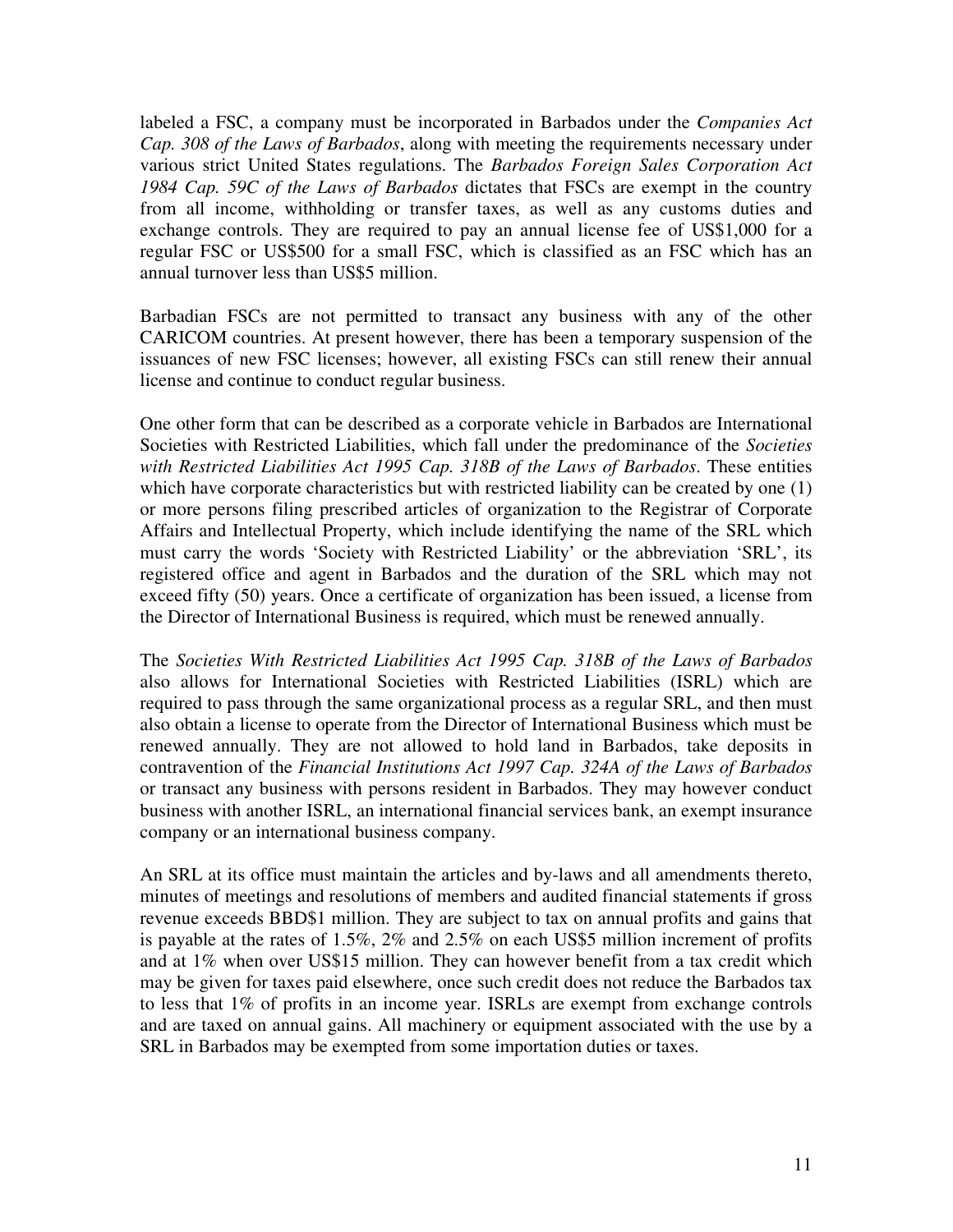#### **Banks and Trust Companies**

The successful banking system within Barbados involves an effective network of various large and publicly traded banks and their subsidiaries, involved in a comprehensive range of services, including treasury functions and trust investment management. This system provides an invaluable contribution to the social development of the country by providing jobs of which over 90% of employment is local, and is instrumental in the supply of government revenues which unarguably assists in the local economy.

The Central Bank of Barbados is the primordial financial institution on the island. It has the responsibility of regulating foreign currency exchange controls and it also oversees the activities of commercial banks and many other financial institutions. Its main role however is to conceptualize monetary and fiscal policies geared towards assisting the country's financial development programs.

The commercial banking sector has developed into a modern financial services provider, which guarantees a wide range of services catering to both domestic and international clients. For a company that wishes to carry out banking services in Barbados or a foreign bank wishing to do the same, the *Financial Institutions Act Cap. 324A of the Laws of Barbados* dictates that a licence must be granted by the Minister of Finance. What adequately supplements services such as chequing and savings accounts, credit cards, mortgage financing and other loans, foreign currency transactions and automated teller machines (ATM's) that are offered by local commercial banks, are the efficient trust companies which facilitate investment and executor and/or trustee services.

The formation of trust companies in Barbados depends upon the varying categorization of trusts namely; international, offshore or domestic trusts, as a domestic company can not undertake the responsibilities of managing an offshore trust and vice versa. The *Trustee Act Cap. 250 of the Laws of Barbados* require that domestic trust companies must have paid up capital of BBD\$50,000, while the *International Financial Services Act Cap. 325 of the Laws of Barbados* requires a paid up capital of BBD\$1,000,000.

Barbados also caters to International Financial Services Banks, regulated through the provisions of the *International Financial Services Act Cap. 325 of the Laws of Barbados*, which repealled the *Offshore Banking Act Cap. 325 of the Laws of Barbados*. To conduct offshore banking services, a license must be obtained from the Minister of Finance once certain conditions are met. These include: i) being incorporated in Barbados, or be a qualified foreign bank, ii) maintaining a minimum issued capital of up to BBD\$ 1 million for non-third party deposit banks, and BBD\$4 million for third party deposit taking banks, iii) an annual payment of a licensing fee of BBD\$25,000 and, iv) the responsibility of maintianing a reserve fund which is equal to issued capital and transfer annually into the reserve fund at least 25% of profits in the event that the fund falls below the level of issued capital.

Below is a concise table outlining the rates at which international financial services banks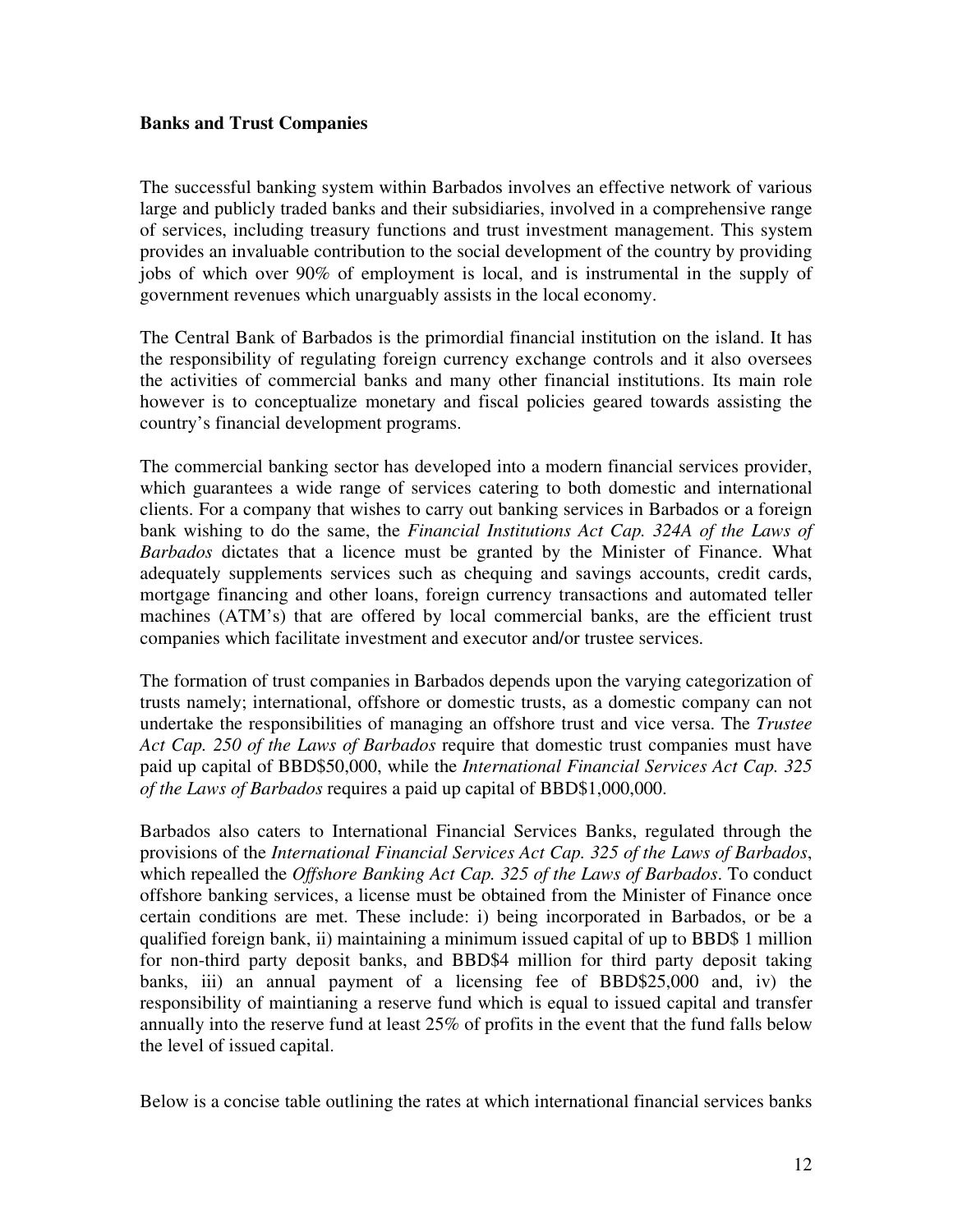are subjected to tax on their profits:

|                         | $\mathcal{O}_{\mathcal{O}}$ |  |
|-------------------------|-----------------------------|--|
| Up to BDS\$10 million   | 2.5                         |  |
| from BDS\$10-20 million | 2.0                         |  |
| from BDS\$20-30 million | 1.5                         |  |
| over BDS\$30 million    | 10                          |  |

There are some benefits that are available to international financial services banks however, and they are that any dividends and interest paid to non-residents are exempt from withholding tax, and they are also exempt from the provisions outlined within the *Exchange Control Act 1967 Cap. 71 of the Laws of Barbados*.

Service providers such as the Bank of Nova Scotia, the Bank of Butterfield and First Caribbean International Bank are amongst the list of institutions where an international customer in Barbados can be serviced by foreign exchange bank accounts. Such international banking services can also facilitate investment management, letters of credit for foreign exchange transaction and banking and fiduciary services.

### **Insurance**

Barbados has continuously been a destination for domicile of international insurance companies. Soon after the passing of the *Exempt Insurance Act 1983 Cap. 308A of the Laws of Barbados (the "***Exempt Insurance Act***")*, within three (3) years Barbados had established itself as the fastest developing captive insurance domicile in the world. Such insurance companies do not operate in the traditional sense, and are established to insure financial risks taken by their owners. The *Exempt Insurance Act* requires that for such exempt insurance companies and insurance management companies to qualify as such, they must have been incorporated in Barbados and provide an annual license fee of BBD\$5,000, while commanding a minimum capital of US\$125,000. It must also submit to a tax on its profits at the rate of 0% for the first fifteen (15) years and 2% on the first US\$250,000 of profits thereafter. Importantly also, they are exempt from exchange control restrictions, income, capital gains or any other direct taxes, and even withholding taxes on dividends or interest to shareholders.

Once a captive insurance company has been established domiciled in Barbados with a license, it must maintain an office where it's books and records are housed, file audited financial statements along with a certification of the value of it's assets and maintain solvency ratios whereby the value of liabilities is never to surpass asset value; i) by BBD\$250,000, where the premium income does not exceed BBD\$1.5 million, ii) by onefifth  $(1/5<sup>th</sup>)$  of premium income where the income does not exceed BBD\$10 million or,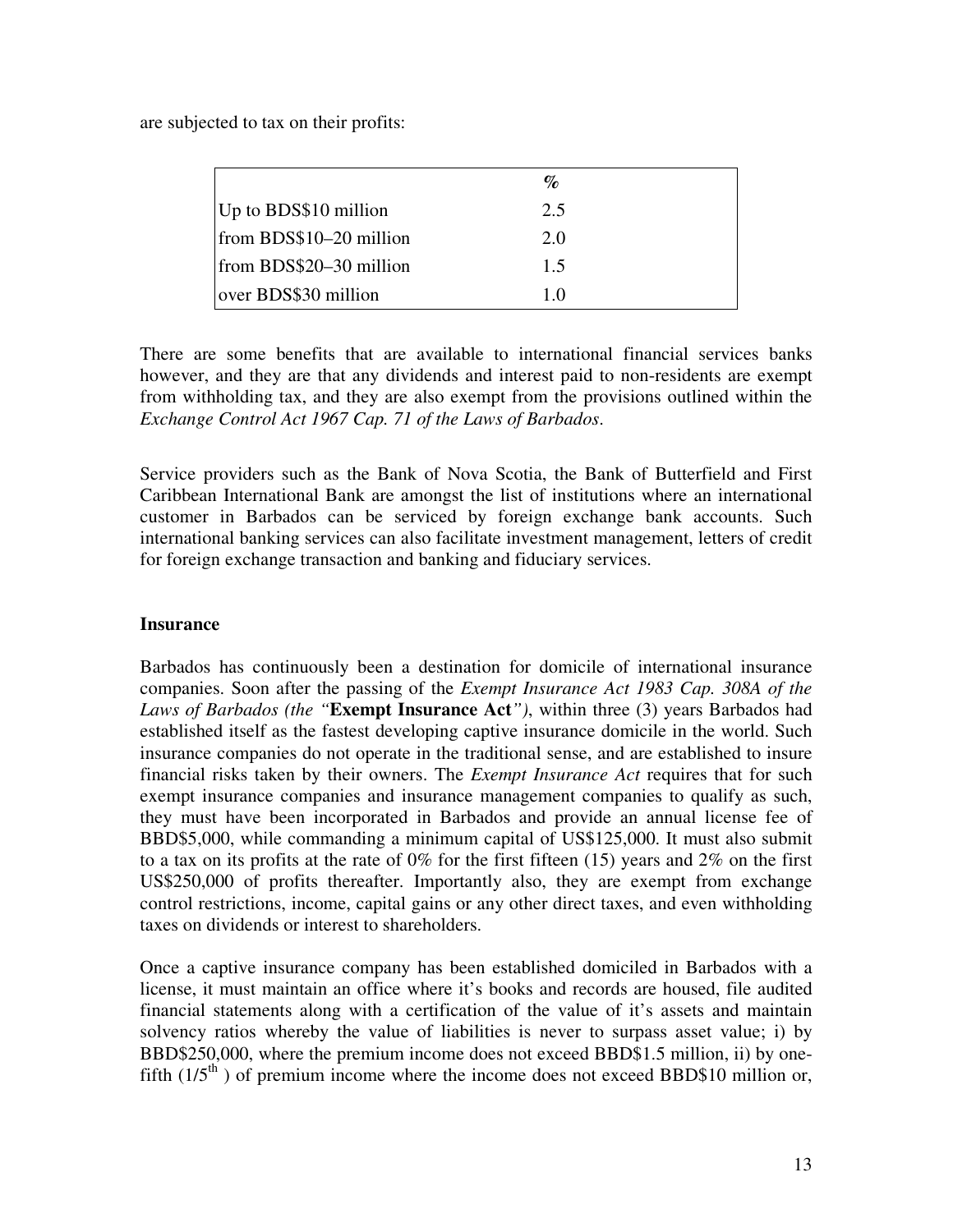iii) by an aggregate of BBD\$2 million plus one-tenth  $(1/10<sup>th</sup>)$  of the amount by which the premium income exceeds BBD\$10 million.

After the introduction of the captive insurance sector in Barbados, its subsequent rapid expansion could be attributed to the signing of the Barbados/US Tax Treaty. This treaty allowed for an exemption of the  $1\%$  - 4% Federal Excise Tax (FET), which normally applied to re-insurance or insurance paid to a non-United States corporation, under the condition that this corporation must be domiciled in Barbados. By the time this bi-lateral treaty was amended in 1991, Barbados had impressively solidified its reputation as a formidable destination for the domicile of captive insurance corporations, particularly through the success of the Barbados/Canada Double Taxation Treaty. Canadians benefited by establishing domicile Canadian companies in Barbados, which can benefit from a tax deduction on its insurance premium, while still accruing tax free income from the insurance business.

# **Mutual Funds**

As of December 31, 2008, the total number of licensed mutual funds in Barbados totaled eleven (11). Governed by the *Mutual Funds Act Cap. 320B of the Laws of Barbados (*the *"***Mutual Funds Act***")*, and its accompanying subsidiary legislation namely the *Mutual Fund Regulations 2002* and the *Mutual Fund (Fees) Regulations 2000*, these legislative documents regulate the operations of mutual funds, their managers and administrators, who are conducting business in or from within Barbados. The regulating authority with this portfolio is the Barbados Securities Commission.

The *Mutual Funds Act* dictates that a mutual fund may take the form of a company, a partnership, a society with restricted liability (SRL), a unit trust, or some other similar entity formed or organized under the laws of any other territory or jurisdiction. Essentially how they operate is by issuing equity interests, with the objective of merging together investor funds in an effort to spread investor risk, while allowing the investor to receive profits from the investment. There are two (2) different categories of mutual funds under the *Mutual Funds Act* that allows for such activities, namely authorised and exempt mutual funds. An authorised mutual fund is defined as a fund where the minimum equity is BBD\$100 or its equivalent, or where the equity interests are listed by the Barbados Stock Exchange (the "**Exchange**"). They are also required to be licensed by the Exchange and must file with them an offering document which complies with the provisions laid out in the *Mutual Funds Act*. An exempt mutual fund however is defined as a fund with not more than fifteen (15) investors and where the majority of them have the power to remove or appoint an operator of the fund. This category of mutual fund must also be registered with the Exchange.

The *Mutual Fund Act* applies to all mutual funds conducting business in or from within Barbados, regardless of the laws of the territory under which the fund itself is organized. The tax status of these funds depends upon the laws under which it was formed, whether in the form of a company, partnership or unit trust. However, mutual funds are most generally not taxable in Barbados, save in lieu of income deriving from or remitted in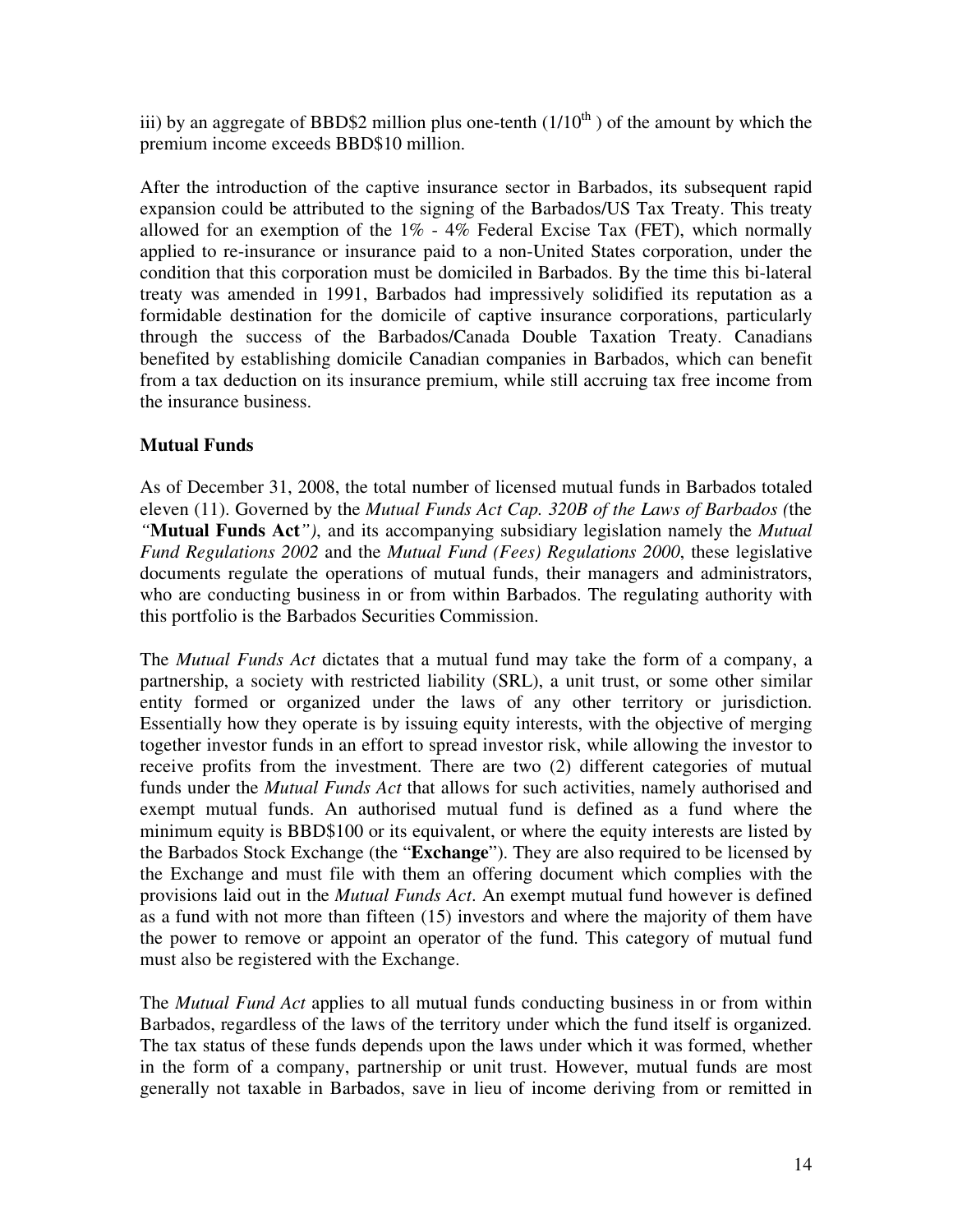Barbados. If the fund happens to be public, an auditor must be appointed and approved by the Exchange to undertake an annual audit of the fund, which is scheduled to be submitted four months after the end of the corresponding financial year of the fund. The *Mutual Funds Act* also commands that any person who provides a mutual fund with management services, investment advice or administrative services in or from within Barbados is required to be licensed under its provisions.

Finally, in the regulations governing mutual funds in Barbados, there are no rules regarding the capitalization of mutual funds.

# **TRUST LAW**

## **Development of Trust Law**

The reception of the law of trusts in Barbados was historically garnered from its development in English Law, primarily through equitable and common law rules, and as prescribed by the English *Trustee Act 1925* and the Northern Ireland *Trustee Act 1958*. As a former colony of Britain until 1966, the early settlers to Barbados simply took the practice of trust law with them, and saw no need to develop statutory provisions which expressly incorporated equitable and common law principles into the local legal system. After independence however, focus shifted towards the implementation of legislation that would support these deeply rooted un-codified norms, namely the *Trustee Act 1985 Cap. 250 of the Laws of Barbados*, *International Trusts Act 1995 Cap. 245 of the Laws of Barbados* and the *International Financial Services Act Cap. 325 of the Laws of Barbados*.

These relatively new pieces of legislation, consolidated the previous common law and equitable trust rules and became particularly important with the maturation of the financial services sector in Barbados. To attract foreign interests to the island, an avenue for provocative, irrefutable and most importantly protected trusts arrangements had to be possible. As such, the administration of a trust and its construction were seen to be of tantamount importance when the trust legislations were drafted. Furthermore, there was also a committal to international common trust practices through becoming a signatory to the *Hague Convention on the Law Applicable to Trusts and on their Recognition, 1 July*  1985.

Today, Barbados has become a source for the establishment of trusts, given its flexible framework, and stringent confidentiality and disclosure rules legally obligated within the jurisdiction. The completion of an attractive modern trusts system, boasting provisions of financial incentives, including the absence of capital gains tax or estate duty, has propelled the country into one of the leading destinations for the creation of trusts in the world. With this attraction to the country, many local tax advisers are readily available to assist wealth management through the use of trusts, which allows for maximum tax planning.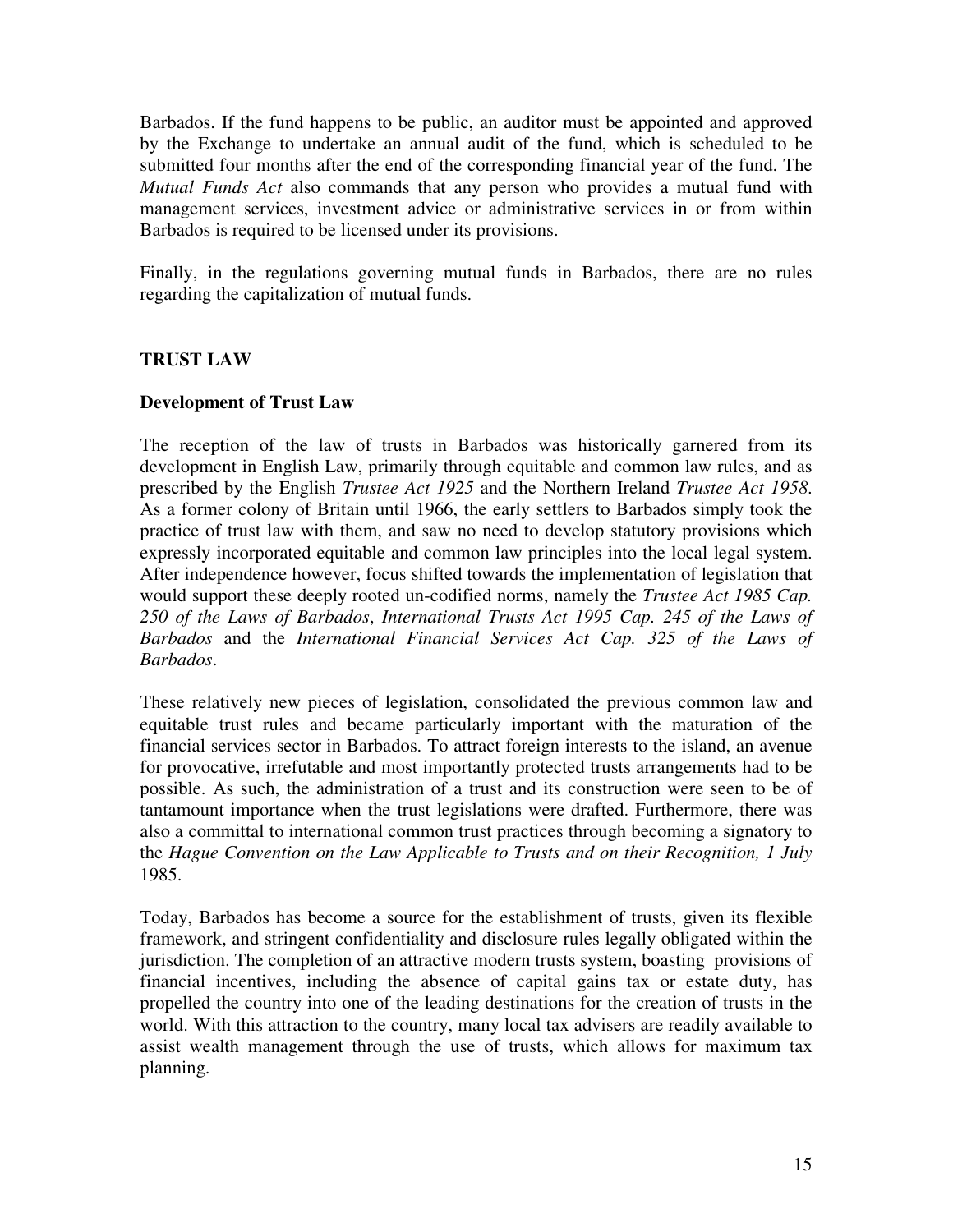# **Legislation**

Trust instruments are regulated by three (3) main pieces of legislation in Barbados: the *Trustee Act 1985 Cap. 250 of the Laws of Barbados* (the "**Trustee Act**"), the *International Trusts Act 1995 Cap. 245 of the Laws of Barbados* ("International Trusts Act") and the *International Financial Services Act Cap. 325 of the Laws of Barbados* (the "**International Financial Services Act**"). Each with its own individual portfolio, these Acts of Parliament provide for the regulation of trusts, and they are facilitators of creative tax planning for interested persons who posses substantial amounts of wealth.

The Trustee Act was developed with a mandate to specify the rules and features surrounding a domestic trust, defined simply as one which does not specify that it is an international trust. Various powers including investment capabilities are granted to trustees under the Trustee Act, which also outlines the powers of the Court (High Court), and an avenue for appeal to the Caribbean Court of Justice if necessary. The Trustee Act, however, does not provide extensive tax exemptions as witnessed in the other trust legislative documents.

The International Trusts Act allows for confidentiality from public viewing after the registration of an international trust has been made at the Registry, and eliminates the requirement to pay a stamp duty. It allows for a maximum perpetuity of one hundred (100) years and has outlined that trustees can even be non-residents, provided that at least one (i) is resident in Barbados. In relation to a resident corporation acting as a trustee however, it must be licensed under the International Financial Services Act. There is the requirement, however, that immovable property must be owned in Barbados and outside of certain few exceptions, beneficiaries must not be residents of Barbados. What makes this legislation particularly competitive in the global market place is that it allows for the creation of '*purpose trusts*', whether charitable or not. This means that there need not be an easily ascertainable beneficiary or 'owner' of the trust, to enforce it in the event that the trustees could be deemed to be acting fraudulently. This form of trust tends to be widely and effectively used in diverse business transactions.

Finally, an offshore trust can be licensed under provisions of the *International Financial Services Act*, where both the settlor and beneficiaries must not be resident in Barbados, and all assets outlined in the trust deed must consist solely of foreign currency or securities. Trusts formed under *International Financial Services Act* are not subject to any Barbadian taxes, duties or exchange control charges, and they also allow for a perpetuity period of up to eighty (80) years.

#### **Types of Trusts and their Uses**

There are three (3) different types of legislation which govern each of the three (3) generally used types of trusts in Barbados, namely the *Trustee Act*, responsible for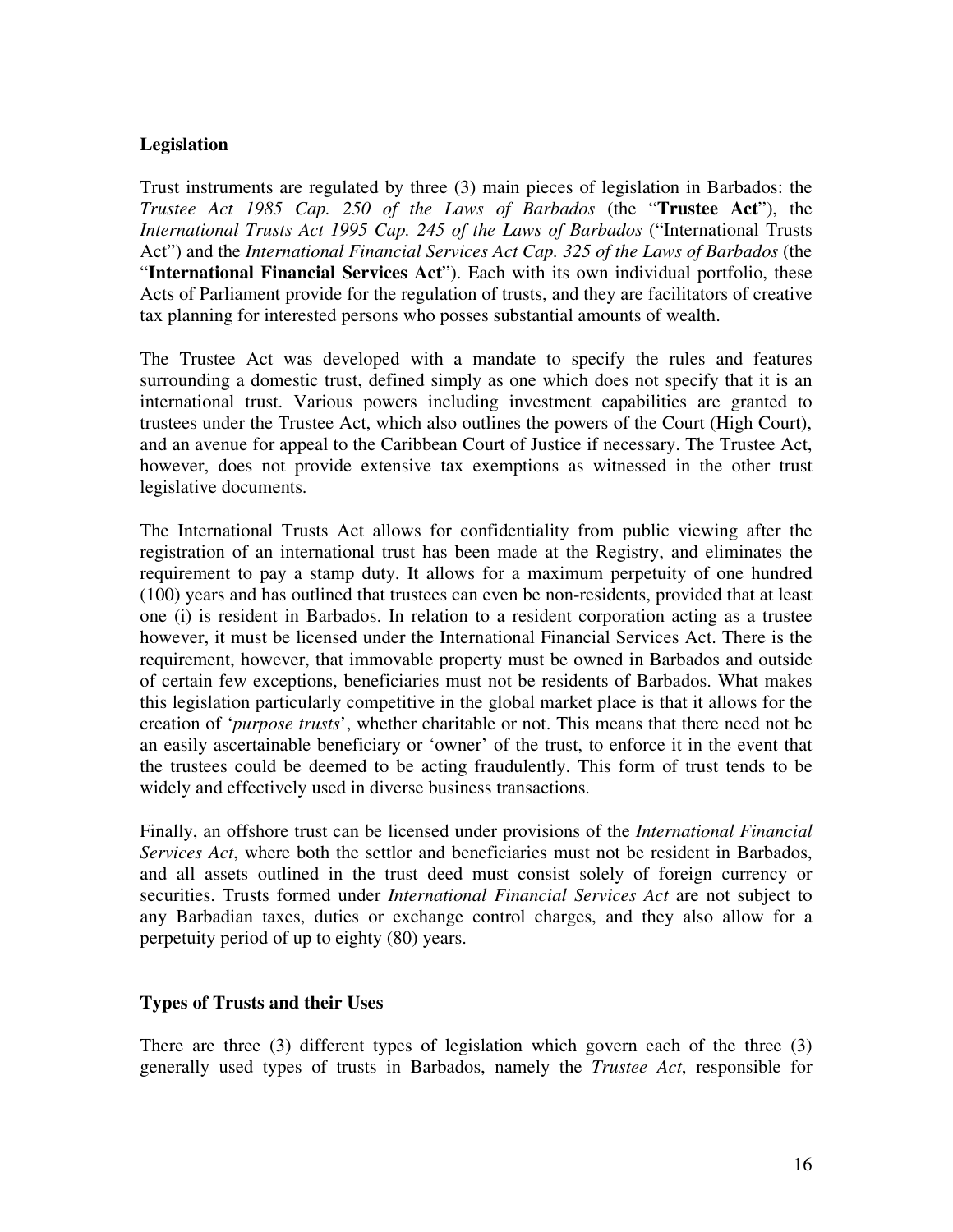domestic trusts, the *International Trust Act* which oversees international trusts, and the *International Financial Services Act* which facilitates offshore trusts.

A domestic trust in Barbados is one which does not expressly state in its instrument to be an international or offshore trust, and where a majority of the trustees must be Barbadian residents or trust companies licensed under the *Financial Institutions Act Cap. 324A of the Laws of Barbados*. While there is no required registration or filing obligations, there is an eighty (80) year perpetuity period and the trust is also subject to taxes on its worldwide income and its expenses are subject to *Value Added Tax* (VAT). Domestic trusts can be used very advantageously thanks to the benefits emanating from the various bilateral double taxation treaties Barbados has signed alongside countries such as Canada, the United States, China and the United Kingdom. This means that the tax payable in one of these other jurisdictions can either be 0% or substantially low. They also allow for exemption from exchange controls if the trust has foreign assets, non-resident beneficiaries and primarily conducts business with foreign currency.

For an international trust, at least one (1) of the trustees must be resident in Barbados, but the settlor and generally the beneficiary must be resident outside of the island. The trust instrument must expressly state that it is an international trust, and the trust fund must not include any immoveable property located in Barbados. Any income from an international trust that is derived within Barbados is taxed or remitted to Barbados, but they are exempt from exchange controls and Barbados withholding tax. The principal benefits of the international trust however, include the confidentiality of information used in registering the trust which does not become publicly available, a perpetuity period of up to one hundred (100) years, and most importantly, the capability to create non-charitable purpose trusts. Traditionally, purpose trusts were dictated by trust law to be for charitable purposes, however, the International Trust Act allows the settlor to establish a purpose trust that need not be for charitable purposes and may not have any named or ascertainable beneficiaries. The purpose trust still must be established for a specific and reasonable reason, capable of fulfillment, with the restriction that it must not be for an illegal or immoral purpose. Since their creation, these purpose trusts have been extensively used for the holding of shares in companies, debt financing as well as countless other social and philanthropic and political purposes, which would not have been previously classified as charitable. Provision under the International Trust Act has also been made for the establishment of Asset Protection or Creditor Protection trusts.

Finally, offshore trusts which are regulated by the *International Financial Services Act*, must have all of its assets consisting solely of foreign currency or securities. Both the settlor and beneficiaries must be resident outside of Barbados, and the trust is exempt from all taxes, duties and exchange controls within the island. There is no registration or filing requirements, ensuring confidentiality is maintained. There is a perpetuity period of up to eighty (80) years, and the *International Financial Services Act* allows for income to be accumulated throughout this period. The *International Financial Services Act* also provides for trustees to maintain one or more 'common trust funds', statutorily defined as, "…*a trust that operates by the process of pooling funds from a number of participants in the trust who share as beneficiaries under the trust in the income or other gains*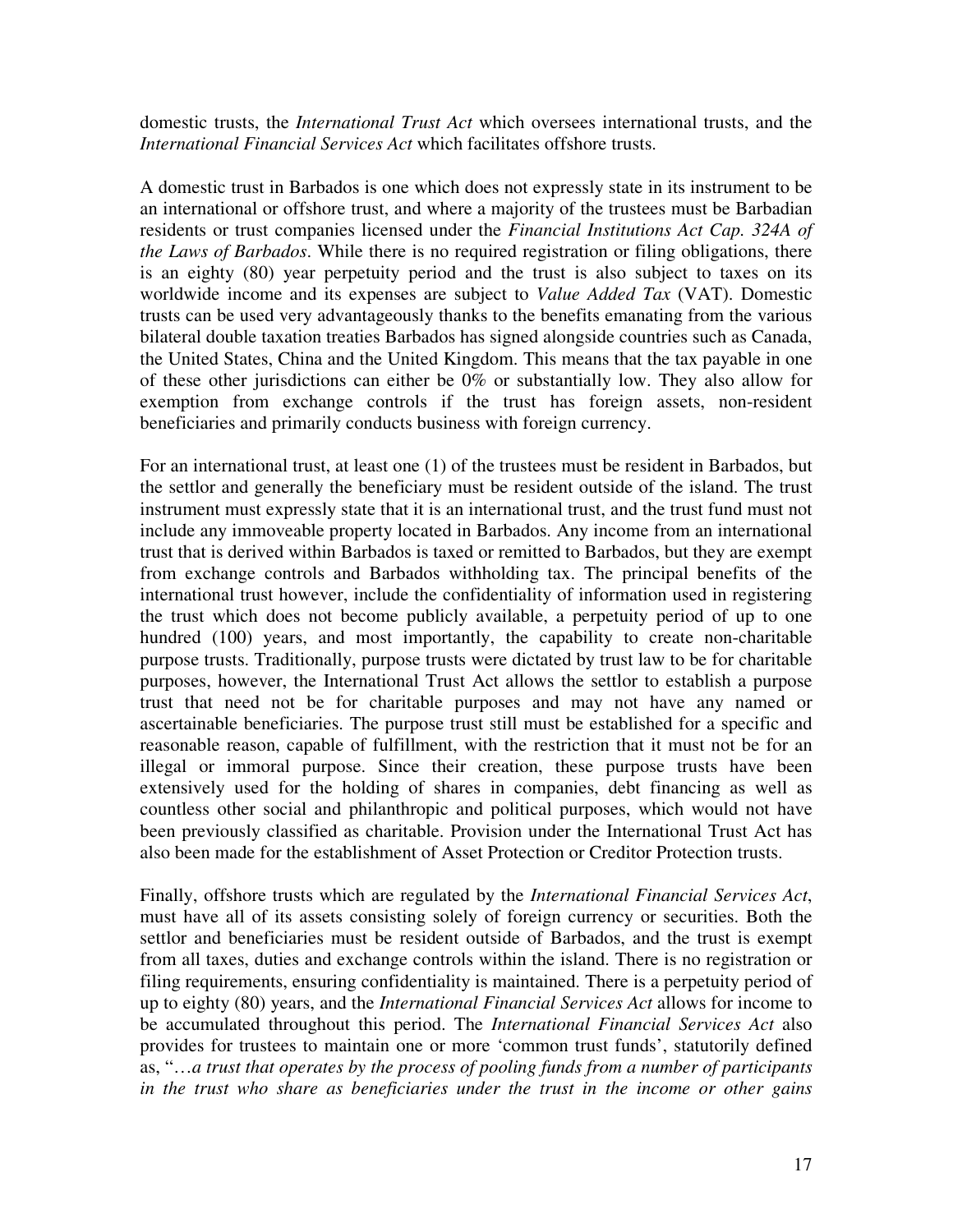*derived from the acquisition, holding, management or disposal of assets acquired for the trust*." The trust instrument and any co-trustees must explicitly give permission for this kind of investment, and the common trust itself must be a written declaration of trust, with a certified copy filed with the Central Bank of Barbados, available for inspection by any interested party's.

# **Choice of proper law**

The proper law is central to any trust, particularly because it applies to the actual administration of the trust, its construction and validity. In Barbados, the choice of proper law is very flexible, as it allows the settlor to express in the trust deed exactly which jurisdiction the trust should fall subject to. However, once the trust has actually been established following the terms of the *International Trust Act*, any questions concerning whether Barbados' law governs the trust or whether there is uncertainty over the correct disposition of trust property, will be solely determined pursuant to the laws of Barbados. In the case where another jurisdiction's laws have been selected as the choice of proper law, these wishes must be expressly provided for in the trust document. Furthermore, once the trust instrument provides for it, a trust can also migrate through the appointment of a trustee in another jurisdiction, and by nominating the law of the new jurisdiction to be the choice of proper law for the trust.

## **Creation of Trust Who may settle a trust**

Statutory provisions do not restrict a trust from being created in a particular form. This can be done either by deed, will or even orally; but, what is definitely required is the clear intention of the settlor to create a trust as sufficient evidence. However, as there is a requirement that international trusts and offshore trusts must expressly state that they are such, it follows that the creation of these trusts must be in a written form. As the law relating to trusts in Barbados derives from a historical background embedded in English common law and rules of equity, any resident or non-resident may settle assets in a Barbados trust, except where a particular legislation provides otherwise.

# **Trust property**

Anything can qualify as property of a trust in Barbados. Neither common law nor equitable principles where Barbados draws its precedence from restricts what can and cannot be categorized as the property of a trust. Trust property, however. is out of bounds for purchase by trustees. Unless sanctioned by a court of law, the beneficiaries have the inherent right to set aside any transaction for personal purchase by a trustee, regardless of how fair and even beneficial to the trust the purchase may have been. This rule includes any sale of trust property to the spouse, child or even a company which the trustee has a controlling interest.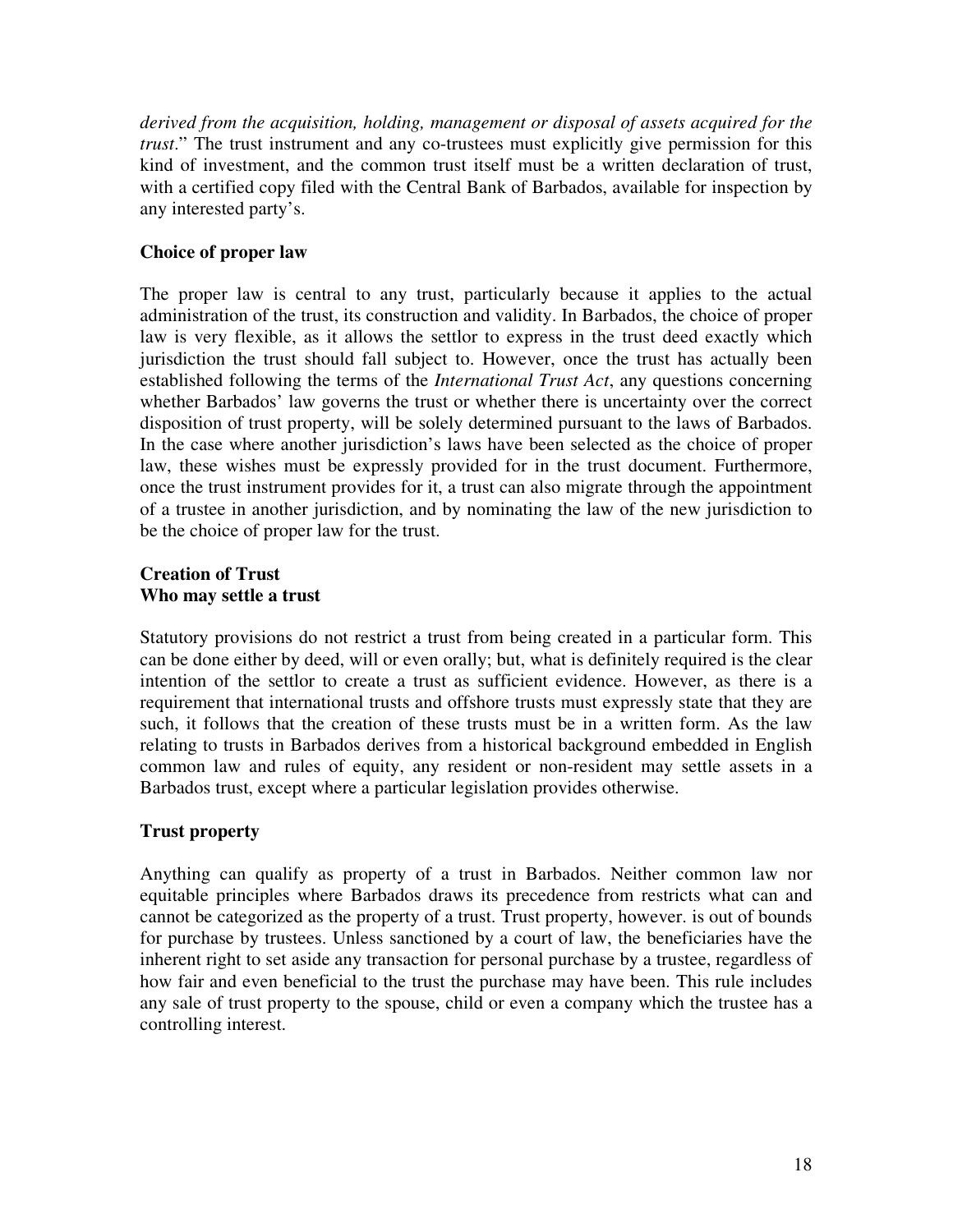### **Duration and Termination of Trusts**

Under the three (3) legislations governing trust law in Barbados their perpetuity periods clearly stipulate the length of time with which a trust may continue to exist. Domestic and offshore trusts have a lifespan of up to eighty (80) years, while an international trust may continue to exist up to a period of one hundred (100) years. If the trust deed does however, expressly provide for it, a Barbadian trust may come to an end before the perpetuity time limit of an *inter vivos* trust, if the settlor wishes to terminate the trust by revoking it during their lifetime. Such action will not require the consent of the trustees or beneficiaries. The beneficiaries may also be able to terminate a trust early, particularly if the pertinent purpose of the trusts' creation has been achieved or completed. In most circumstances however, a trust will terminate usually on the specified date outlined in the trust, or on the event of a certain occasion.

## **Beneficiaries**

The persons or objects that stand to benefit from the establishment of a trust are seen as the beneficiaries, and in Barbados, they stand to gain either under a discretionary or fixed trust. Both of these types of trusts' offer entitlement to trust assets and the direct vesting of assets to an established beneficiary or class of beneficiaries. Unlike fixed trusts however, discretionary trusts are not required to name the allocated beneficial interest that each named beneficiary is entitled to receive from the settlor. With discretionary trusts it is up to the trustees to name the actual beneficiaries drawn from a nominated class pool. This translates into giving the trustees the flexibility that is necessary to avoid onerous tax burdens in the settlor's country of residence and/or that of the beneficiaries.

Offshore trusts are required by statute to name beneficiaries who are not resident citizens of Barbados. This is not the same however for domestic trusts and international trusts where the former can have beneficiaries that are resident citizens of Barbados, and the latter which under the *International Trusts Act* states that no beneficiary other than an exempt insurance company, international financial services bank, IBC, charity or such other person or body that the Minister specifies, may be residents of Barbados.

# **Trustees**

Trustees are responsible for holding the assets of a trust as the legal owner on behalf of the beneficiaries, subject to the trust deed and the laws of Barbados. It is primarily the trust instrument itself that specifies the duties and discretion of the trustees, and both residents and non-resident individuals and corporations can act in the capacity of trustee of a Barbados trust. While there are no general stipulations as to residency of trustees of trusts, the *International Trust Act* expressly demands that at least one (1) trustee of an international trust be a resident of Barbados.

More often than not the trust instrument will outline the powers and duties of a trustee as to how they are to manage and distribute the trust. Section 30 of the *International*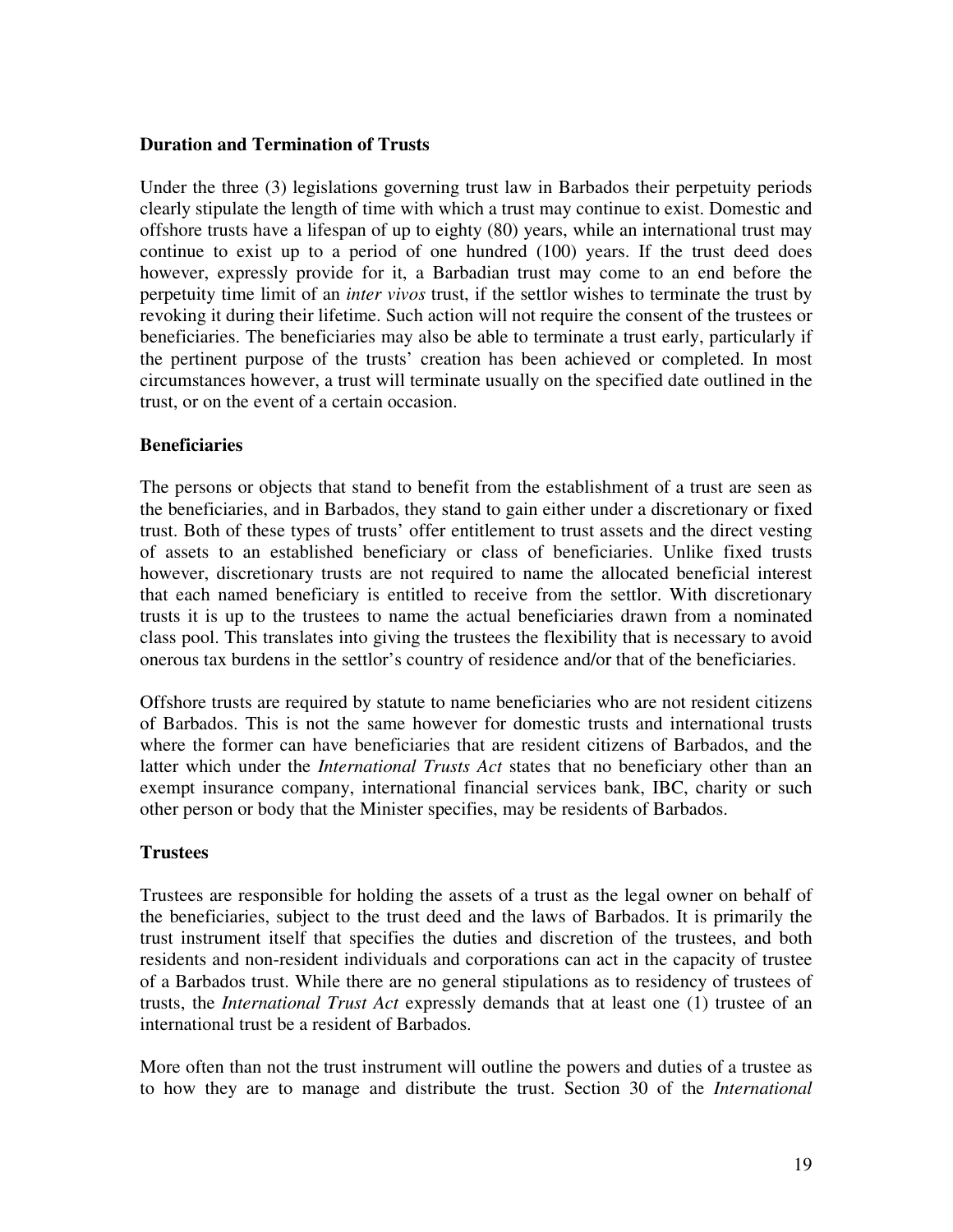*Financial Services Act* gives further direction to trustees holding a license under the act for an offshore trust, who are subject to certain requirements. Such requirements include the duty to keep trust assets separate and apart from other assets and the duty not to keep trust assets awaiting distribution uninvested or undistributed for longer than is necessary. There is also a common law duty placed upon trustees to provide beneficiaries accounts and other documents with regards to the title and whereabouts of the trusts assets, so that the beneficiaries are able to personally review them.

# **Protector**

If it is the settlor's intention, the trust instrument for a Barbados trust can provide for a protector of the trust, and determine just how much power the position is to control. This has become increasingly popular with offshore trusts as a result of the degree of natural uncertainties the settlor may have over relinquishing control over assets in order to benefit from tax and confidentiality protection. Therefore, what the protector essentially does is to offer a buffer of protection for the settlor and also the beneficiaries which for the most part is non-existent. Thus the protector becomes what may be classified as a 'quasi-trustee', who should not be someone benefiting from the trust.

# **Trust Deed**

A trust deed in Barbados may be created practically in any form, expressing the intentions of the settlor, subject only to the limitations on the creation of purpose trusts as laid out in the *International Trusts Act*. Under section 13 1(A) of this Act, there is a requirement that all non-charitable purpose trusts must be registered with the Director of International Business in Barbados, of which the information used in doing such will remain confidential and not available to the public. This registration process carries with it a mandatory fee of BBD\$1,100. While this requirement is applied in very limited circumstances, the International Business Unit of Barbados contends that all international trusts, purpose or non-purpose, should be registered with a governmental entity.

Trusts deeds are generally used in relation to *inter vivos* trusts, and under Barbadian law, there is no requirement to register or file a trust deed with any governmental body. However, if there appears to be any suspicious activity which may fall under the provisions of the *Money Laundering and Financing of Terrorism (Prevention and Control) Act Cap. 129 of the Laws of Barbados*, there is the requirement that it be reported to the relevant authorities.

# **Formalities**

There are generally no formalities required under common law, which Barbados follows, for the creation of an *inter vivos* trust. All that is required is simply the expressed intention of the settlor. This general rule has been statutorily modified in association with trusts of land and dispositions of equitable interests governed by the *Property Act 1979 Cap. 236 of the Laws of Barbados*, and testamentary trusts dictated by the *Succession Act 1981 Cap. 249 of the Laws of Barbados*. These legislative instruments primarily call for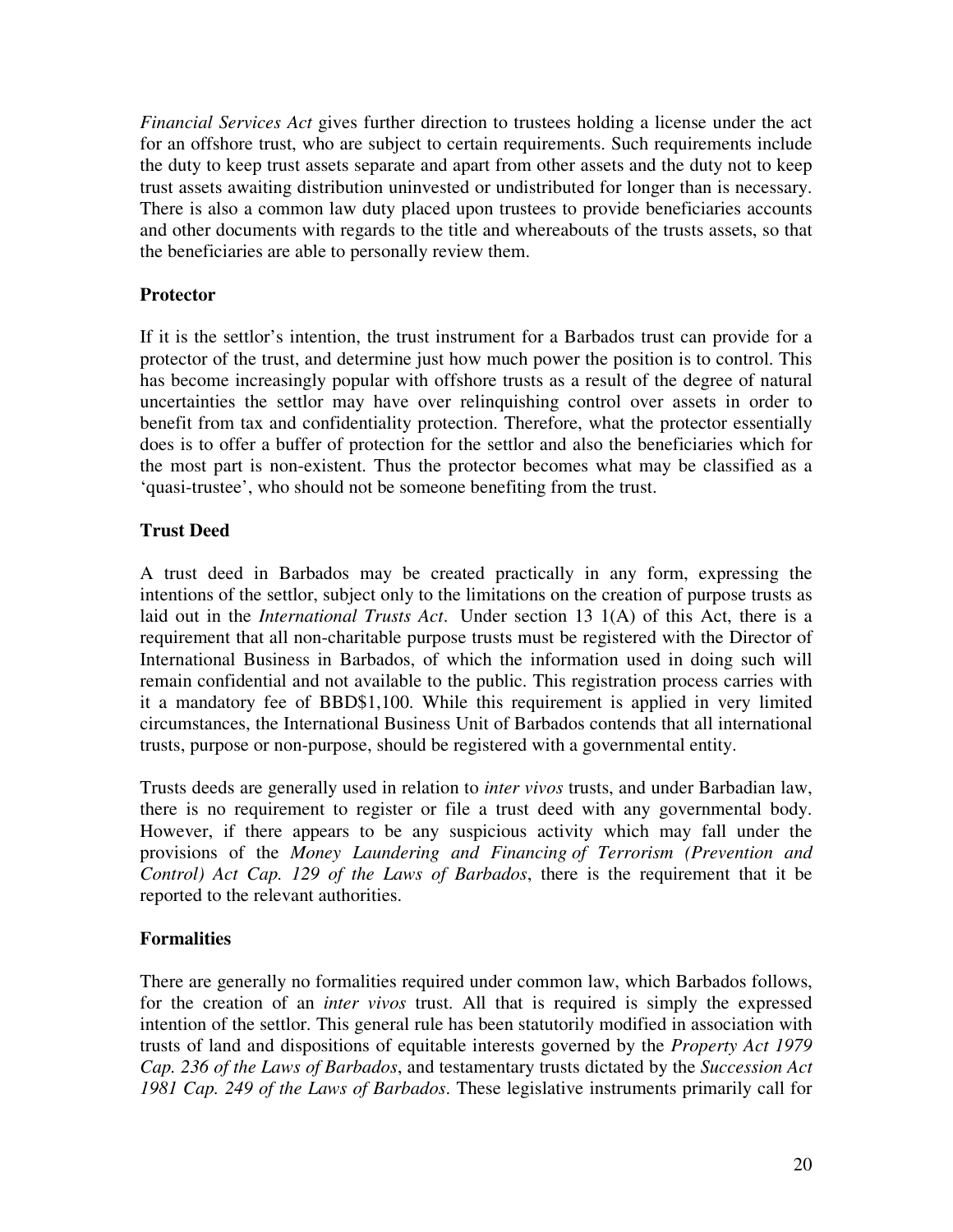these types of trusts to be in writing and signed by the testator, a process which must be carried out in the presence of two (2) or more witnesses.

# **ADMINISTRATION OF TRUST General management**

For a Barbados trust, it is preferred that its assets are managed locally, but, in the event that it is not, it is vitally important to ensure that the jurisdiction in which they are being managed recognizes trusts, and has similar rules of private international law to Barbados. The trustees are the ones responsible for the management of the trust assets and they must do so in accordance with the terms as stipulated in the trust instrument and all applicable laws to the extent that they are not varied or excluded by the trust instrument itself.

Under the *Trustee Act*, there is power bequeathed to trustees to be proactive and invest trust assets, whereby the trust becomes productive and income and/or capital appreciation could be expected. This power too can come directly from the trust instrument itself, but a trustee may seek reliance from the provisions of the act if necessary. Barbados has multiple trust companies that deal in the administration of trusts, the majority of which have specialized expertise in asset management of this kind.

Trusts can also be varied according to the *Trustee Act* in relation to trust management and administration and in the event of any arising beneficial interest. Variations are sanctioned through the law courts which have a restricted inherent jurisdiction to depart from the terms of the trust instrument. This usually happens in cases where there is an emergency that has developed, which was not anticipatorialy expected in connection with the administration of the trust.

# **Distribution**

There is an expected duty of trustees not to keep trust assets that are awaiting distribution uninvested or undistributed for any longer than is necessary. The *Trustee Act* authorizes the trustees or personal representatives of the trust to advertise by way of notice their intention to make a distribution of property, to both creditors and potential beneficiaries of the trust. The advertisement is to be published once in the islands' *Official* Gazette, and two (2) times in each of the local newspapers. After the notice has been made, claimants who believe that they have an interest in the trust property must send in to the trustees or personal representatives the particulars of their claim, within a stated time limit, from the date of publication of the notice not being less than two (2) months. Upon expiration of the stipulated time period for applicants, the trustees or personal representatives may proceed with the distribution of the trust property, taking into consideration only the claims referred to them via notice after advertisement, and disregarding those who did not give notice at the time of distribution.

The rules of common law also follow the ideology that there are to be no resulting trusts available for any subscribers arising from any surpluses of a trust. It is presumed that it is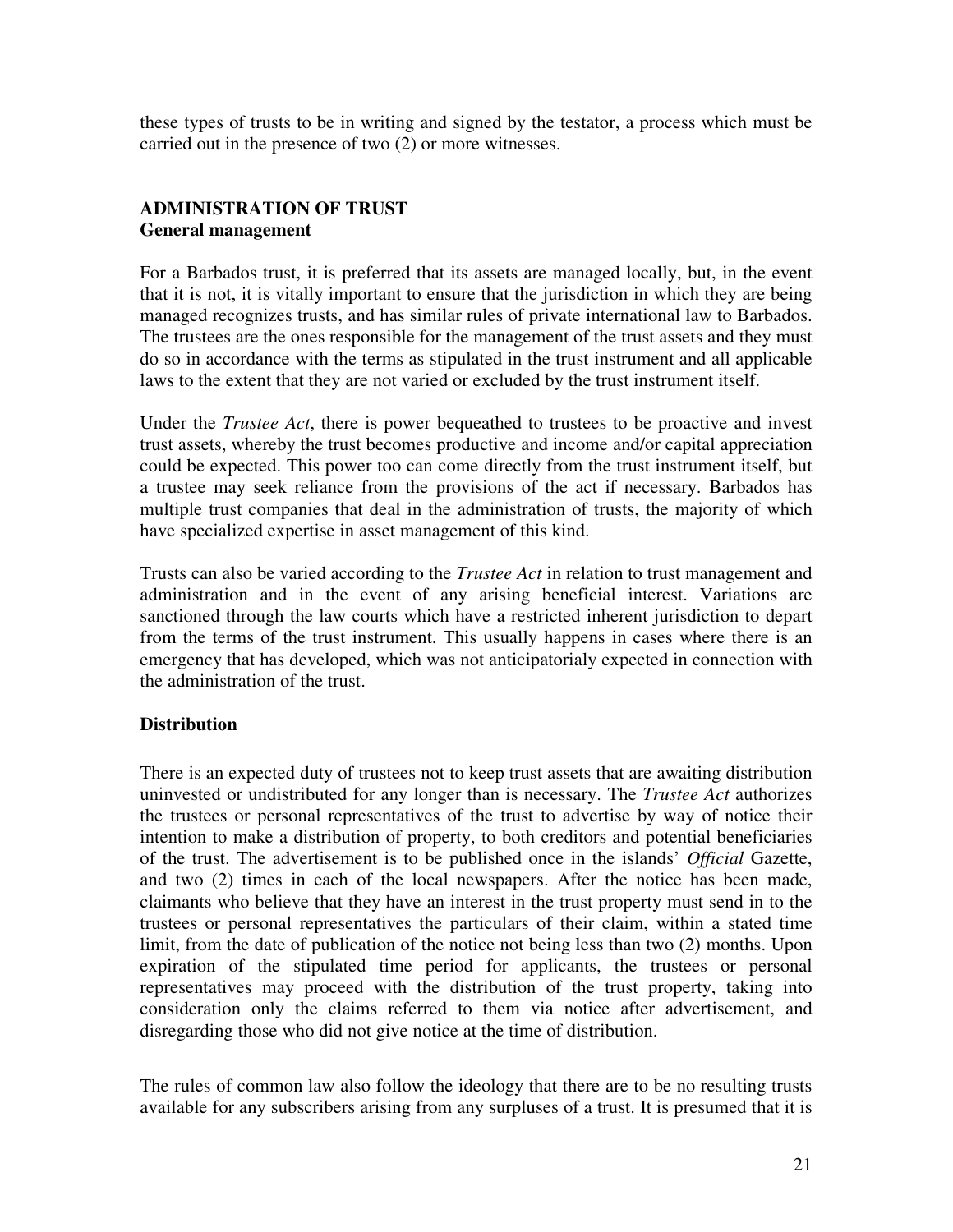the intention of the contributors that beneficiaries are the only ones who should be entitled to surpluses.

#### **Trustees' meetings and resolution**

Subject to the directions laid out in the trust instrument, there are no statutory requirements for trustees to hold regular meetings. What does stem from common law and equitable principles is for the trustees to come together for meetings to pass resolutions in the management of the trust. These resolutions are to be documented and could even be placed in the diary of the trustees, in the event that any of the beneficiaries wish to have a look.

#### **Taxation of Trusts and Fiscal Regulations**

For a trust to be considered a tax resident there are a number of factors that must be associated with the trust. A domestic Barbados trust becomes subject to income tax once either the settlor or the beneficiaries or both are residents of Barbados, if the trusts assests are located in Barbados and whether the trust derives income outside the island that is then subsequently remitted back to Barbados. Such domestic trusts are taxed at the same rate as are local individuals, and the trustees are the ones liable for the payment of these fiscal charges of this tax calculated on the worldwide income of the trust. Only income derived from Barbados will be taxable when distributions are being made to non-resident beneficiaries.

Since international trusts are those deemed not to be domiciled in Barbados mainly for tax advantages, it is taxed only on income sourced from Barbados, and any overseas income that has been remitted back to Barbados. Income and gains from an international trust in Barbados are exempt from tax, and any amount which is allocated to non-resident beneficiaries out of that income are also not subject to any fiscal charges. This is all clearly outlined in the *International Trusts Act*, and they are also exempt from indirect tax, *ad valorem* stamp duty or any other imposts on transactions undertaken pursuant to its activities. However, any beneficiaries of an international trust are residents of Barbados shall be subject to tax in Barbados on trust income in respect of any year during which they are resident in in the island. In the case where a trust is governed by the International Financail Services Act, namely offshore trusts, no fiscal charges are imposed on either the trust or its beneficiaries. This is statutorially supported by section 94(2) of the *International Financial Services Act* which conditions that no income tax, capital gains tax or other direct tax or impost is due in respect of any dividends, interests or other returns from any shares, securities, deposits or other borrowings of a licensed trustee or any assets managed by a trustee if the dividends, interests or other returns are in respect of shares, securities, deposits or other borrowings or assets beneficially owned by a person who is not a reident of Barbados. The burden of proof of such activity consiquently lies squarely on the responsibilites of the trustee. Section 96 of the *International Financial Services Act* goes on to distinguish the requirements for taxation